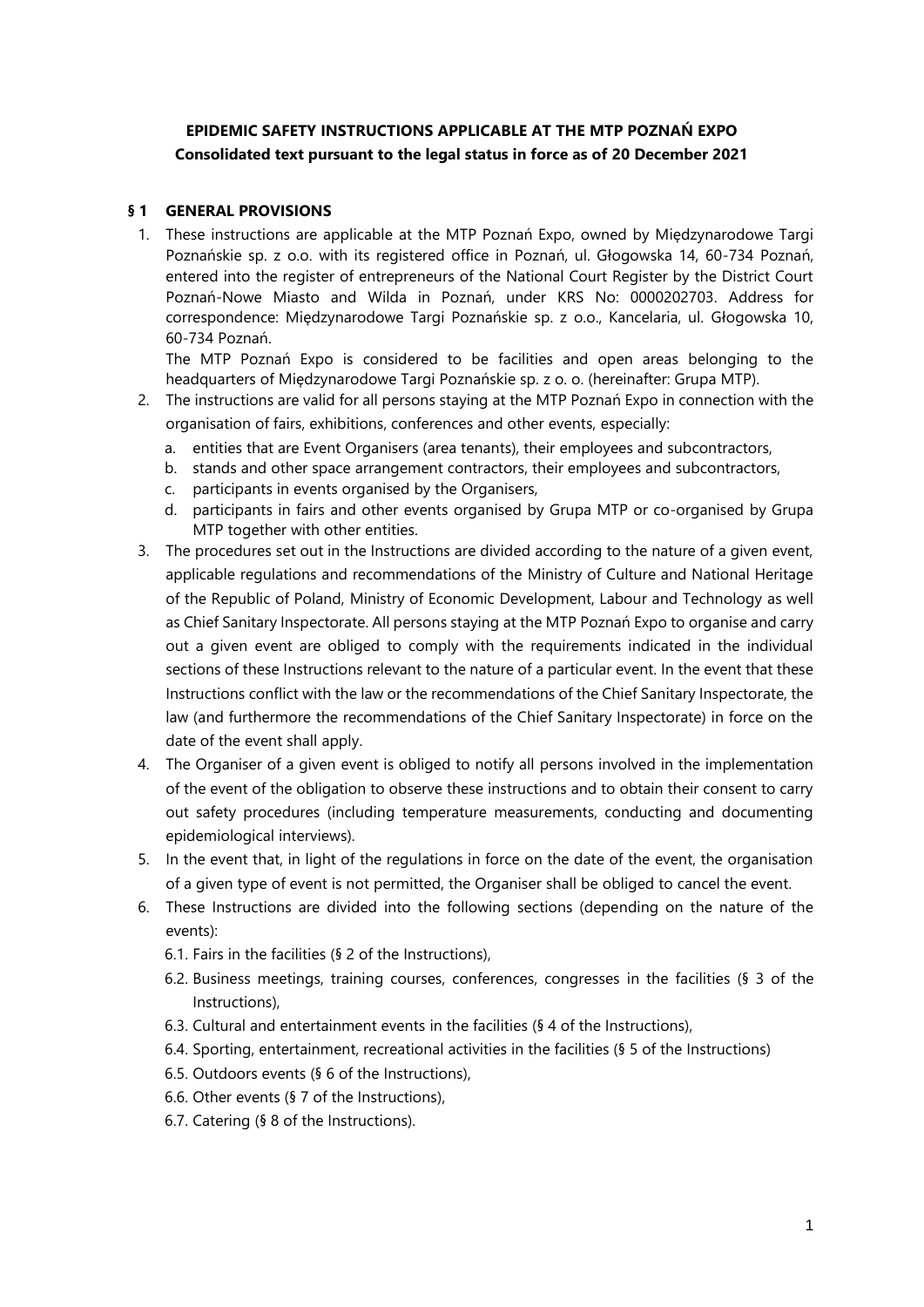- 7. In cases where, in light of applicable law, specific events can only be organised / held online, the provisions of § 2, § 3, § 4, § 5, § 6 and § 7 of the Instructions regarding the execution of events in stationary mode shall not apply.
- 8. Catering services shall be provided in accordance with § 8, unless otherwise specified in individual provisions of § 2 - 7.
- 9. Person vaccinated against COVID-19 means a person vaccinated with an EU-authorised vaccine who has received a COVID-19 vaccination certificate and at least 14 days have passed since final dose on condition that the person presents their EU digital COVID-19 Certificate and/or a vaccination against COVID-19 certificate, a COVID-19 test certificate and a certificate of recovery after COVID-19, recognised as equivalent to the certificates issued in accordance with Regulation (EU) of 14 June 2021 on a framework for the issuance, verification and acceptance of interoperable COVID-19 vaccination, test and recovery certificates (EU Digital COVID Certificate) to facilitate free movement during the COVID-19 pandemic

# <span id="page-1-0"></span>**§ 2 FAIR IN THE FACILITIES**

# **1. GENERAL PRINCIPLES**

- 1.1. **Persons suffering from COVID-19, infected with SARS-CoV-2 virus, in quarantine, isolation as well as persons with symptoms of infectious disease are not allowed to stay at the MTP Poznań Expo.**
- 1.2. The maximum number of people permitted to stay during a fair event in the room where the fair is held is calculated by applying the conversion factor of 1 person to 15  $m^2$  of the room area. The limit of persons so calculated shall not include Persons vaccinated against COVID-19.
- 1.3. Persons vaccinated against COVID-19 are encouraged to have at the event a certificate of vaccination against COVID-19 with a vaccine that is authorised in the European Union.

# **2. EVENT ORGANISATION (ASSEMBLY AND DISASSEMBLY PERIOD)**

- 2.1. If required by applicable law, persons performing any activities related to the event at the MTP Poznań Expo are subject to a body temperature measurement when entering the MTP Poznań Expo – in such case the Organiser is obliged to inform its employees and co-workers about the temperature measurements and to obtain consent for such measurements.
- 2.2. The Organiser is obliged to introduce daily procedures for conducting and documenting the epidemiological interview, in particular the absence of disease symptoms and the lack of contact with a person who had visible symptoms or was exposed to contact with an infected person, with all persons involved by the Organiser in organising and conducting the event.
- 2.3. The Organiser is obliged to provide solutions enabling to handle all matters online (registration systems for exhibitors, media, visitors, service of participants - as much as possible).
- 2.4. The sale of entrance tickets is allowed only online, with a division into individual days of the event, and the Organiser is obliged to introduce registration of all fair participants in order to obtain the data of persons present at the fair. The registration form should contain a mandatory epidemiological declaration - that a person is not in quarantine or isolation.
- 2.5. The Organiser is obliged to ensure that during assembly and disassembly the safety rules applicable to installer companies and suppliers are observed in accordance with current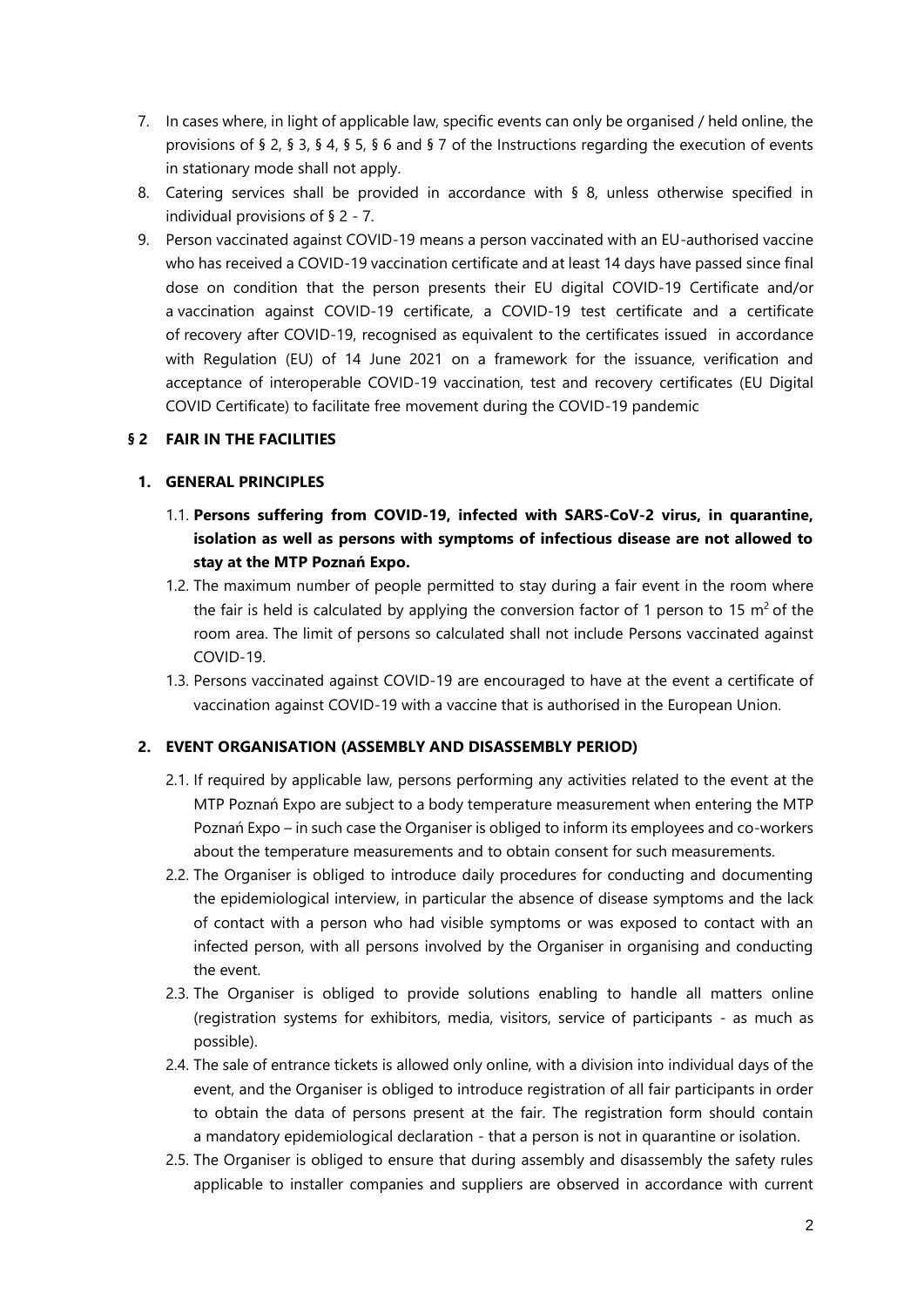regulations and the Chief Sanitary Inspectorate and other authorities and bodies' recommendations.

- 2.6. Communication routes between the exhibition stands should be at least 3 m wide.
- 2.7. Persons performing any activities related to the event at the MTP Poznań Expo are obliged to comply with the principles of preventive medicine, applicable hygiene rules and Chief Sanitary Inspectorate as well as other authorities and bodies' guidelines and recommendations. In particular, these persons are obliged to:
	- a. **disinfect hands** when entering/exiting the event area, in toilets,
	- b. **cover their mouth and nose with a mask and use disposable gloves** if required by current legislation and the Chief Sanitary Inspectorate guidelines,
	- c. equip themselves with personal protective equipment i.e. masks/or disposable gloves; if required by applicable law,
	- d. observe hygiene rules, including covering their mouth and nose with a bent elbow or tissue (which should be immediately disposed of into a closed bin) while coughing and sneezing, avoid touching the face - especially mouth, nose, eyes, make every effort to keep the workplace clean and hygienic,
	- e. hold meetings and internal conferences with a safe distance between persons.
- <span id="page-2-0"></span>2.8. Ventilating closed facilities before, during and after each day of the event is carried out in accordance with the guidelines of the National Institute of Public Health – National Institute of Hygiene.
- 2.9. Meetings and internal conferences, if necessary, should be held with windows or doors open or with mechanical ventilation operating on a 100% air exchange system and at least 1.5 m distance between persons as well as with the obligation for participants to wear masks.
- 2.10. In case of organising a mass event, the Organiser is obliged to include in the documentation additional solutions to eliminate epidemiological risks.

# **3. EVENT COURSE**

- 3.1. Only authorised persons with admission documents, i.e. registered exhibitors, registered visitors (if permitted according to the regulations in force on the day of the event), service and maintenance staff, are allowed to enter the event area; however, a larger number of entrances should be opened in order to avoid congestion, and entrances dedicated to particular zones should be organised. In the entrance areas:
	- a. the verification of the entrance documents is carried out without physical contact,
	- b. verification is carried out whether entrants wear face masks (with their nose and mouth covered) and gloves, if required by the regulations applicable on the day of the event,
	- c. a non-contact body temperature measurement is made (if recommended by the Chief Sanitary Inspectorate),
	- d. the queue areas should be separated by lines and stickers indicating the direction, so that the distance between persons is at least 1.5 m,
	- e. a system of counting persons is used to verify the number of persons present in the event area and possible entry blockades are applied, if the allowed number of persons is exceeded, further persons are admitted after an appropriate number of persons leaves the event area.

Grupa MTP (at the request of the Organiser) provides support for the implementation and execution of personalised sales of tickets and identity checks - at the entrance or in any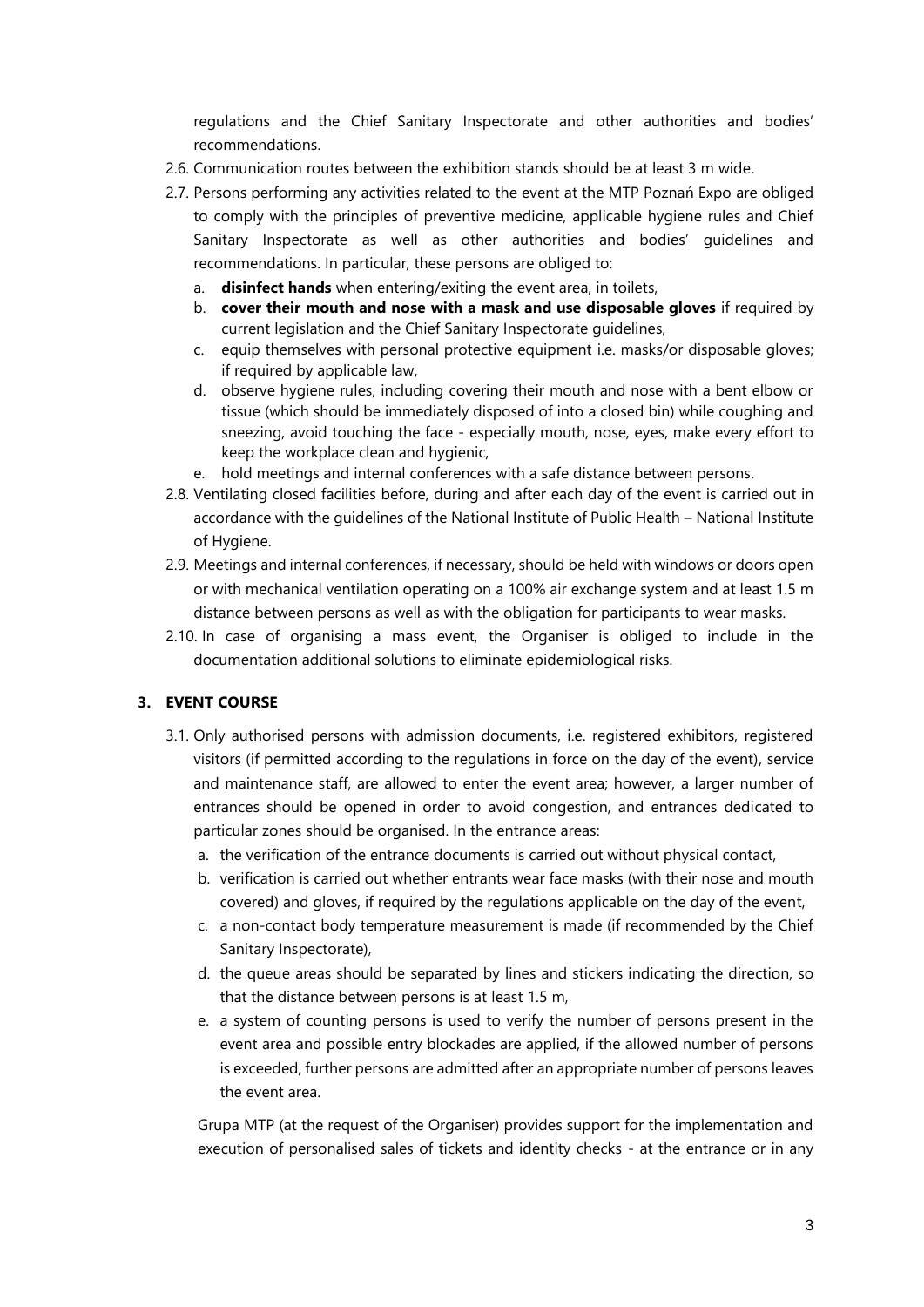other way to identify participants of events, after the Organiser obtains their consent, of which the Organiser is obliged to notify the participants in advance.

- 3.2. In order to improve security controls, the Organiser is obliged to provide additional storage places (if needed), outside the event area and not in the immediate vicinity of the event for people with larger luggage and to limit the size of luggage allowed on the event area. If such a place is provided, the Organiser is obliged to notify all participants of the event.
- 3.3. It is obligatory to cover mouth and nose with a mask and/or to wear gloves by each person in the exhibition space (if required by the law applicable on the day of the event). (in the case of health contraindications to cover the mouth and nose, which entitle to withdraw from the obligation to cover the nose and mouth in accordance with the regulations in force on the day of the event – a given person is exempt from the obligation to cover the mouth and nose, provided that a relevant medical certificate on the above contraindications is presented to the Organiser or Grupa MTP staff).
- 3.4. There is a prohibition on distributing leaflets and other activities on the event premises that could encourage the formation of clusters of people.
- 3.5. The seats on the fair premises must be adapted by introducing solutions that allow a distance of at least 1.5 m (according to the legal and safety regulations in force on the date of the event).
- 3.6. All persons present at the event area are obliged to maintain safe distances (minimum 1.5 m) between persons queuing to the entrances, catering facilities, cloakrooms, lifts, toilets.
- 3.7. Exhibitors are obliged to equip their stands with appropriate personal protective equipment (masks) for staff and with disinfectants.
- 3.8. The materials for trade fair visitors should if possible only be available online, the Organiser is obliged to issue the above recommendation to the exhibitors.
- 3.9. Obligatory designation of separate communication routes for the participants of the event (entry/exit).
- 3.10. The Organiser is obliged to undertake intensified information campaigns concerning the safety rules applicable to the participants of the event, including the following:
	- a. introduction of provisions on safety rules to the event regulations,
	- b. communicating (via sound or audiovisual systems, as well as posters, pictograms) about the limitations of the number of people who may simultaneously be present in the event area, keeping the distance between the successive participants, the obligation to avoid gatherings of people and observe hygiene rules,
	- c. activation of an emergency telephone number, available during the event,
	- d. placing information about the emergency number and rules of use in visible places.
- 3.11. Grupa MTP (at the request of the Organiser) provides support for the implementation and execution of personalised sales of tickets and identity checks - at the entrance or in any other way to identify participants of the events, after the Organiser has obtained their consent, of which the Organiser is obliged to inform the participants in advance.

### **4. CLEANLINESS AND SAFETY ON THE EVENT PREMISES**

4.1. **The Organiser is obliged to provide a medical team available on the fair premises during the Event and to extend the tasks of medical operators with the scope of OSH**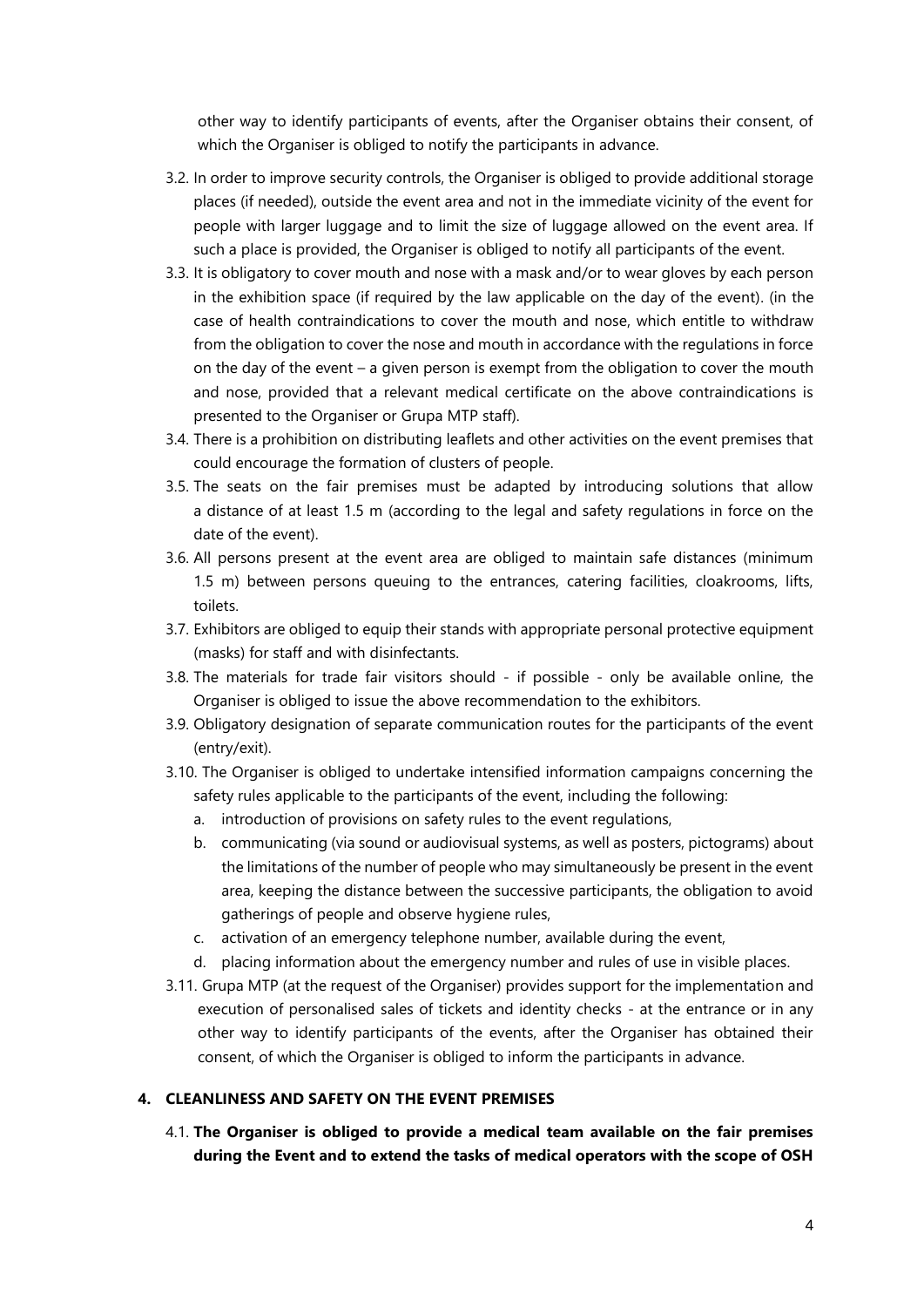# **and epidemiological risks (or to appoint a person responsible for OSH and epidemiological risks).**

4.2. The Organiser provides cleaning staff equipped with appropriate protective measures (masks, gloves, washing and disinfecting liquids), carrying out cleaning service according to a detailed hygiene plan. The staff should be trained in the principles of the sanitary and safety regime during the participants' presence on the fair premises, including the obligations indicated in these Instructions.

In the case of commissioning cleaning services to Grupa MTP, Grupa MTP provides properly trained cleaning staff equipped with appropriate protective measures and performing cleaning service according to a detailed hygiene plan.

- 4.3. The Organiser is obliged to provide an adequate number of dispensers with alcohol-based hand disinfectant in the places where the participants of the event are present, in particular at the entrances, in the public spaces, in the toilets, at the reception desk (if any), lifts, in front of the catering spaces. The dispensers are available also for people with disabilities.
- 4.4. There are instructions on how to wash hands, take off and put on gloves, take off and put on a mask, properly disinfect hands, behave when sneezing or coughing and instructions on the obligation to keep an appropriate distance from other people and avoid handshakes. These instructions can be found in particular in toilets, customer service points, entrance areas.
- 4.5. Cleaning and disinfection of frequently touched infrastructure elements (especially handles, railings, balustrades, tops) during the event takes place no less frequently than every 2 hours.
- 4.6. Grupa MTP provides liquid soap, hand disinfectant, disposable paper towels and instructions for proper hand washing and disinfection in toilets. The cleaning staff is obliged to regularly check product quantities in toilets as well as the condition of the toilets and to complete the control cards (with the frequency of service every hour). The use of hand dryers is prohibited. If possible, the entrances to public toilets will be contactless.
- <span id="page-4-0"></span>4.7. After each Event, the Organiser provides disinfection of the backstage and production zones.
- 4.8. Grupa MTP provides closed containers for disposal, taking into account individual waste categories. The containers are regularly cleaned and disinfected. All persons present on the premises of MTP Poznań Expo should dispose of waste in appropriate containers.
- <span id="page-4-1"></span>4.9. It is recommended that only people who have difficulties in moving between floors, families with small children, people with disabilities, older people and pregnant women should use the lifts. The maximum number of people allowed in a lift is calculated by dividing the maximum number of people by 3 (except for families).
- 4.10. Separate access routes shall be provided for contractors and technical teams. Other participants of the event have no access to such designated roads or areas.
- <span id="page-4-2"></span>4.11. Regular ventilation of the rooms and areas where participants are staying is obligatory.
- <span id="page-4-3"></span>4.12. The Organiser is obliged to provide at least several protective suits for the indicated personnel in case there is a need to take action using such equipment and to train the personnel operating the event in the correct use and application of disinfectants and protective clothing.
- 4.13. Grupa MTP provides the possibility of purchasing a protective mask at the MTP Poznań Expo.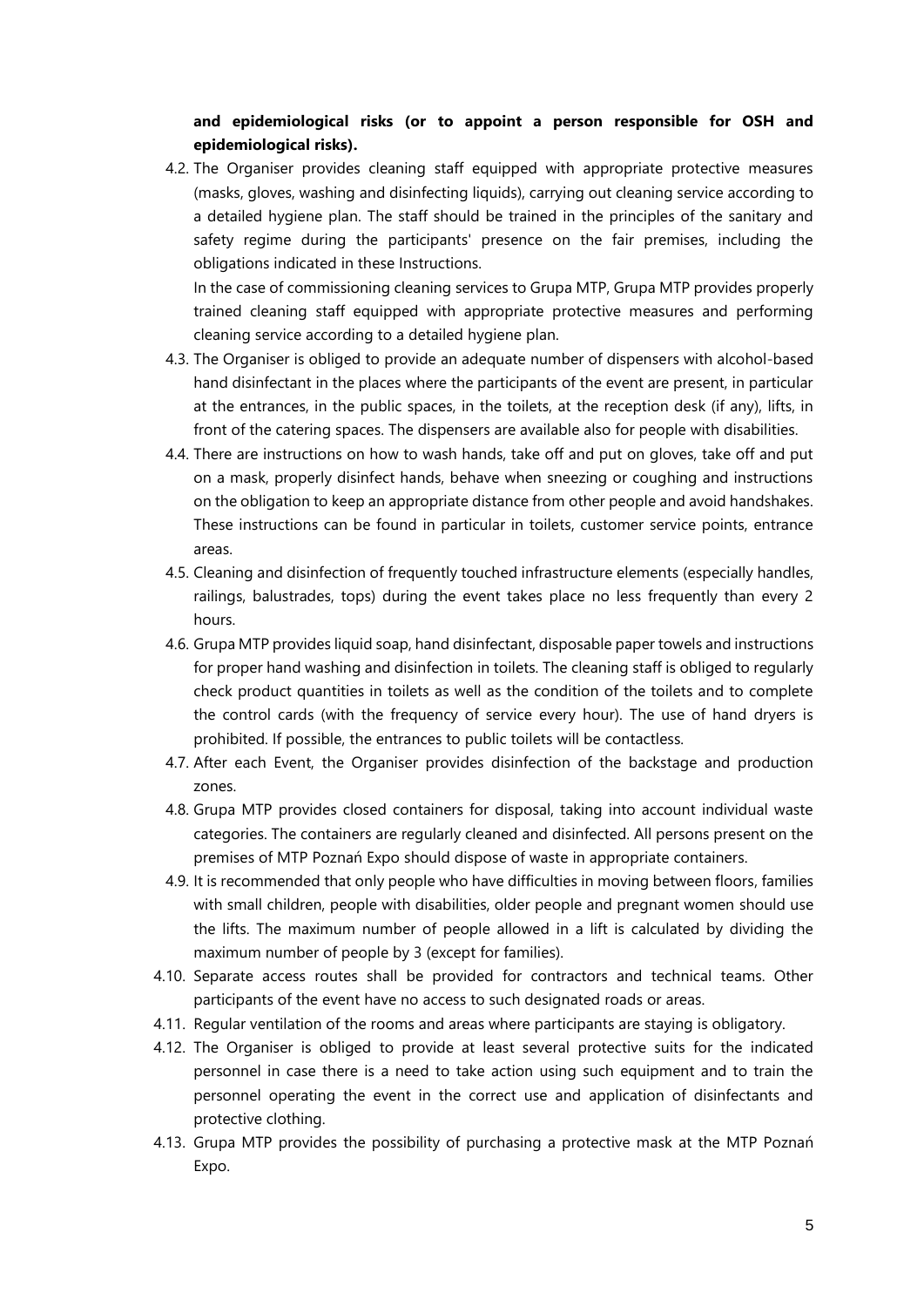# **5. SERVING PARTICIPANTS OF THE EVENT**

- 5.1. The number of service points should be limited to the minimum, and the service should be provided online as far as possible.
- 5.2. If it is not possible to keep a safe distance of 1.5 m, service points should be equipped with plexiglass covers.
- 5.3. Persons directly serving the participants of the Event are subject to body temperature control (with their permission) before being allowed to work. These persons should be equipped with protective masks and gloves (if required by law or the Chief Sanitary Inspectorate recommendations).
- 5.4. Queuing areas for customer service should be separated so as to keep a minimum distance of 1.5 m between waiting persons and the area designated for waiting persons should be marked with lines/tapes/posts/stickers on the floor so as to keep a minimum distance of 1.5 m between waiting persons and the staff.
- 5.5. The Organiser undertakes to oblige exhibitors to provide appropriate personal protective equipment (masks) for staff and disinfectants at their stands.
- 5.6. The Organiser is obliged to ensure that the Event is operated with the use of personal protective equipment (masks) and hand disinfectants.
- 5.7. Settlement should be non-cash, and payment terminals should be secured with plastic film.
- 5.8. The staff is obliged to disinfect counters and card readers with increased frequency (at least once per hour).
- 5.9. The distance between the workstations at the service points / cash desk stands is at least 1.5 m.

# **6. CONSEQUENCES OF NON-COMPLIANCE WITH PROCEDURES**

- 6.1. In the event of non-compliance with the procedures listed in these Instructions, the Organiser or Grupa MTP reserves the right to:
	- a. not to admit to the MTP Poznań Expo any persons who refuse to comply with the safety procedures (or who during the course of the procedures are regarded as possibly infected (e.g. with coronavirus),
	- b. immediately remove from the MTP Poznań Expo and prevent re-entry and, in justified cases, call the appropriate services if a person fails to follow the security procedures.

# **7. PROCEDURES FOR DEALING WITH A PERSON WITH SYMPTOMS OF INFECTION**

- 7.1. On the premises of MTP Poznań Expo there is a closed, isolated and properly disinfected room for people with symptoms of infection.
- 7.2. **In case of any disturbing symptoms of illness, the participants, employees and service providers at the MTP Poznań Expo should not come to work. They should stay at home and contact the sanitary and epidemiological station, isolation ward, and in case of**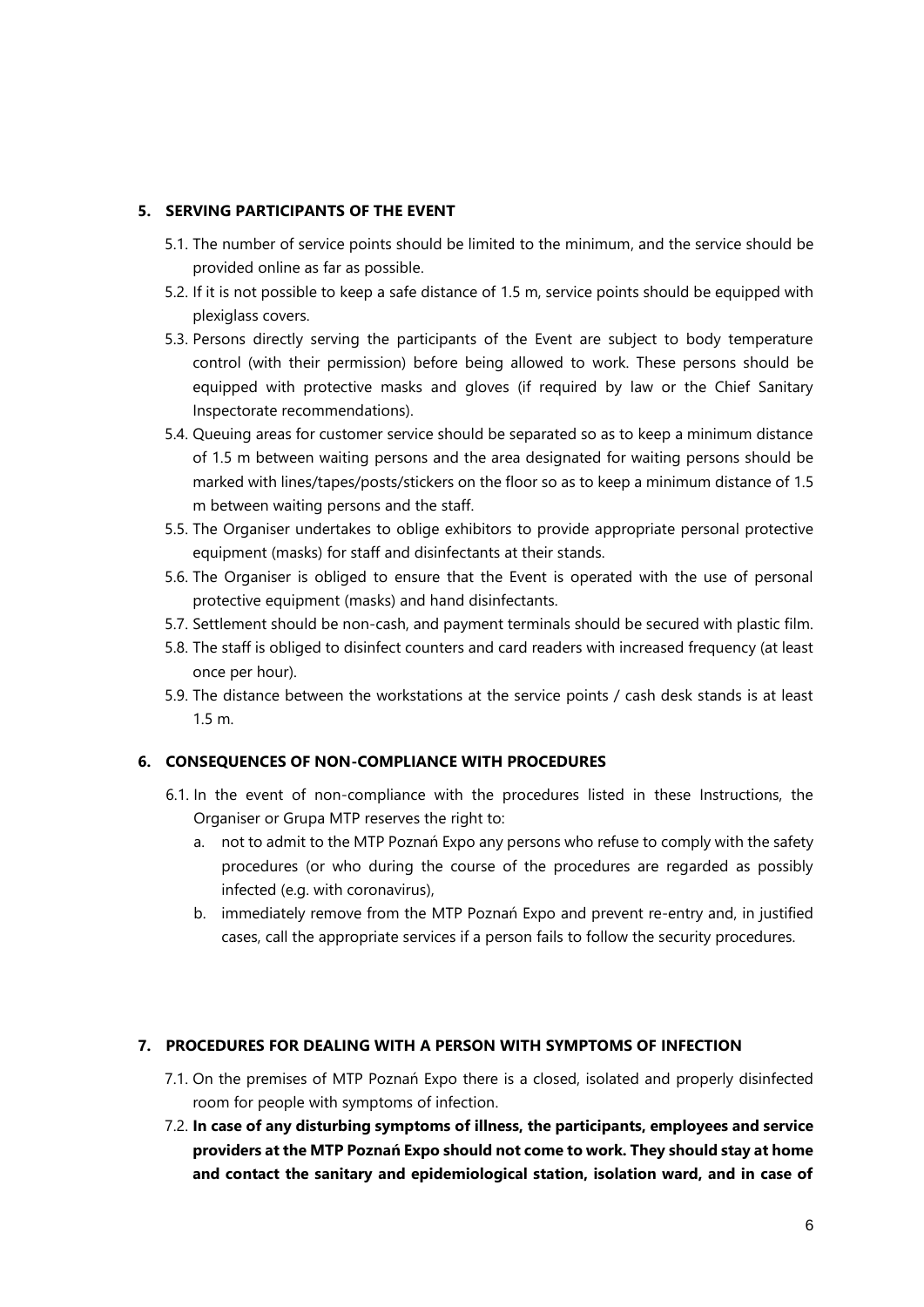# **deterioration of their health, call 999 or 112 and inform the medical staff that they may be infected with coronavirus.**

- 7.3. Each person present at the MTP Poznań Expo, who experiences symptoms of disease or notices any other person with such symptoms, is obliged to report this fact to the Organiser or service staff.
- 7.4. The Organiser is obliged to maintain constant contact and immediately report if any of the persons present at the MTP Poznań Expo are suspected to have any symptoms of disease, and to report any noticed symptoms of such persons.
- 7.5. In case of any disturbing symptoms suggesting a coronavirus infection in an employee performing his/her tasks at a given workstation / person providing services at the MTP Poznań Expo, the Organiser should immediately remove such a person from work and send him/her home by individual transport. The Organiser should immediately notify the locally competent poviat sanitary and epidemiological station and follow strictly the instructions and orders issued.
- 7.6. The Organiser is obliged to immediately inform the Poviat Sanitary and Epidemiological Station about a person with suspected infection and follow the guidelines of the Poviat Sanitary and Epidemiological Station.
- 7.7. The Organiser is obliged to:
	- a. establish a list of persons (if possible) present at the same time and place at the MTP Poznań Expo,
	- b. make the list of participants and employees available to the relevant employees of the Poviat Sanitary and Epidemiological Station.
- 7.8. Persons with alarming symptoms suggesting a coronavirus infection should wait for transport in a designated room where it is possible to temporarily isolate them from other people, in accordance with the guidelines of the medical team (if any) / person responsible for occupational health and safety (if appointed) / Organiser / Grupa MTP.
- 7.9. It is recommended to determine the area where the employee has moved, carry out routine cleaning in accordance with procedures, and to disinfect touch surfaces.
- 7.10. The area where the infected customer has been present must be thoroughly disinfected and the tools that were used during the service provision must be disinfected.
- 7.11. The telephone numbers of the Poviat Sanitary and Epidemiological Station as well as medical services are displayed in a visible place at the MTP Poznań Expo.
- 7.12. The room referred to in point 8.1. shall be disinfected each time a person with symptoms of infection is isolated there.

### <span id="page-6-0"></span>**§ 3. BUSINESS MEETINGS, TRAINING COURSES, CONFERENCES, CONGRESSES IN THE FACILITIES**

### **1. GENERAL PRINCIPLES**

1.1. **Persons suffering from COVID-19, infected with SARS-CoV-2 virus, in quarantine, isolation as well as persons with symptoms of infectious disease are not allowed to stay at the MTP Poznań Expo.**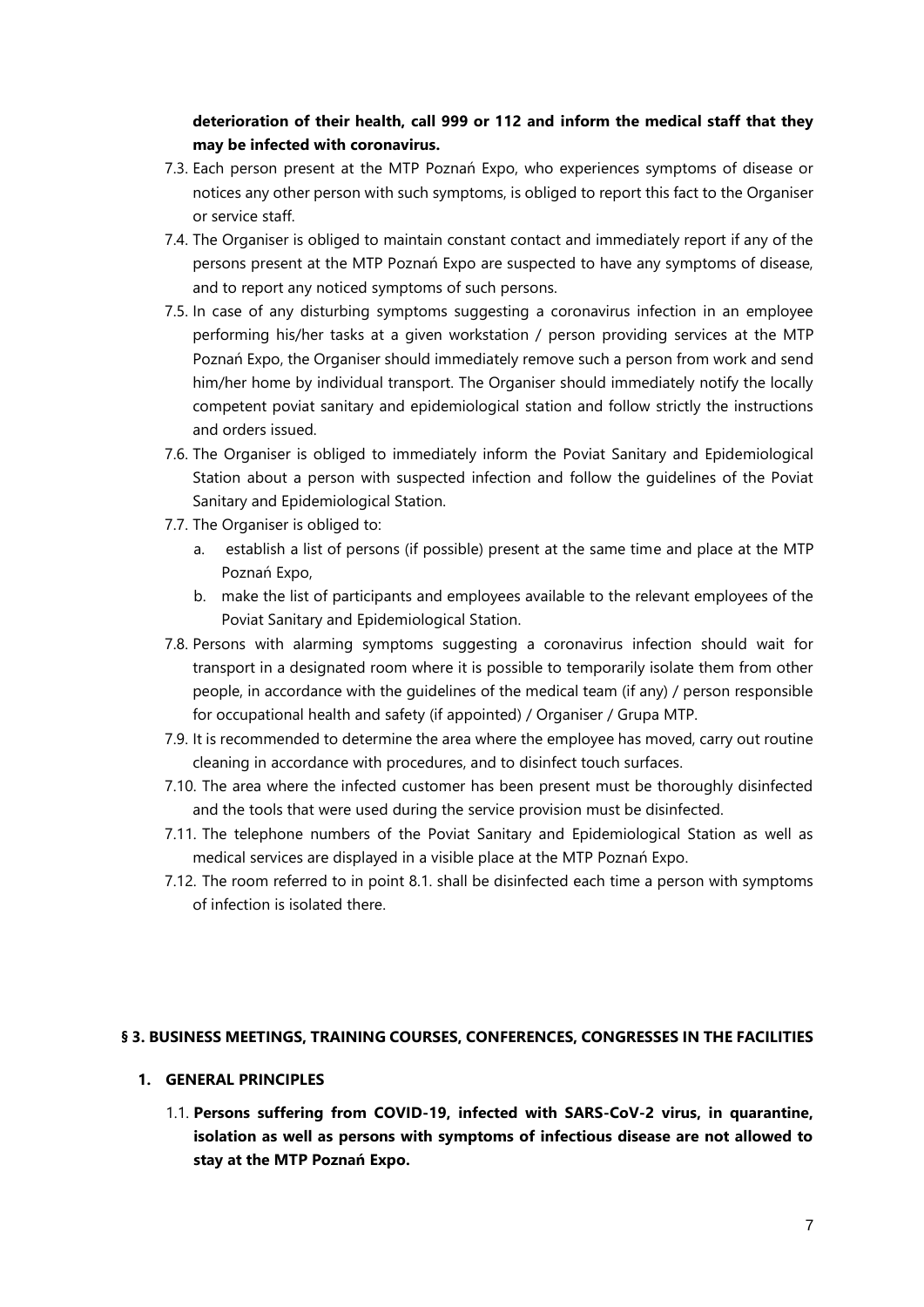- 1.2. The maximum number of people who may stay in the room where the event takes place is calculated by applying the conversion factor of 1 person per 15  $m<sup>2</sup>$  of the room area. The limit of persons so calculated shall not include persons vaccinated against COVID-19.
- 1.3. In order to reduce people-to-people contacts, it is recommended (where possible) to use, among others, telephones and e-mail for communication.
- 1.4. Persons vaccinated against COVID-19 are encouraged to have at the event a certificate of vaccination against COVID-19 with a vaccine that is authorised in the European Union.

# **2. EVENT ORGANISATION (ASSEMBLY AND DISASSEMBLY PERIOD)**

- 2.1. If required by applicable law, persons performing any activities related to the event at the MTP Poznań Expo are subjected to measurement of body temperature at the entrance/entry to the MTP Poznań Expo – in such case the Organiser is obliged to inform its employees and co-workers about the temperature measurements and to obtain consent for such measurements.
- 2.2. The Organiser is obliged to:
	- a. provide the necessary personal and contact details of all participants in the event (with their consent) in case of a coronavirus infection in one of the participants or service team member,
	- b. prepare a new or supplement the existing regulations of the event with procedures related to preventing COVID-19, taking into account the GDPR clause on providing the organiser with the most important data of the event participants,
	- c. inform the participants of the event, before and at the very beginning of the event, about the procedures used to prevent coronavirus infection,
	- d. instruct the participants of the event that in case of disturbing symptoms on the day of the event, they should not take part in the event, should stay at home, follow the recommendations of the Chief Sanitary Inspectorate / Ministry of Health and immediately contact a doctor or a poviat sanitary and epidemiological station, an isolation ward, and in case of deterioration of health, call 999 or 112 and report their symptoms,
	- e. ensure that there is enough personal protective equipment on the event premises if the service team, participants or suppliers are not equipped with any personal protective equipment,
	- f. conduct a training course for the event's staff and suppliers on the COVID-19 prevention procedures applied when organising of the event, especially taking into account the contact-free service of the event participants,
	- g. limit the number of event staff to the necessary minimum.
- 2.3. It is recommended that the event Organiser cooperates only with suppliers holding appropriate security protocols concerning COVID-19.
- 2.4. The Organiser is obliged to ensure that during assembly and disassembly the safety rules applicable to installer companies and suppliers are observed in accordance with current regulations and the Chief Sanitary Inspectorate recommendations.
- 2.5. The event area should be arranged in the following manner:
	- a. to increase the physical distance between the participants min. 1.5 m,
	- b. not allowing the participant to choose his/her own place (places/chairs should be specially marked and assigned to individual persons).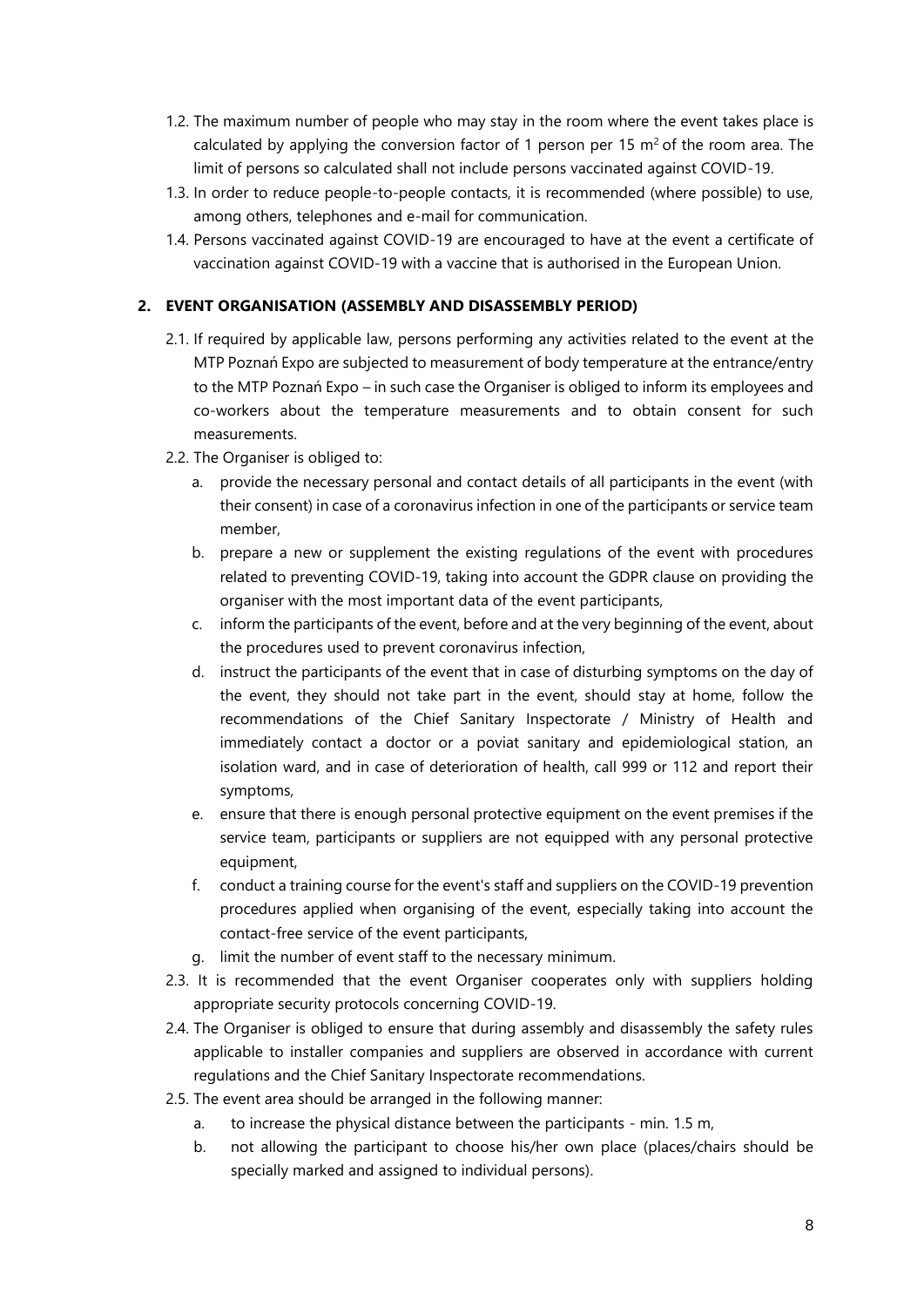- 2.6. Persons performing any activities related to the event at the MTP Poznań Expo are obliged to comply with the principles of preventive medicine, applicable hygiene rules and Chief Sanitary Inspectorate guidelines and recommendations. In particular, these persons are obliged to:
	- a. **disinfect hands** before entering the event area, in toilets,
	- b. **cover their mouth and nose with a mask and use disposable gloves** if required by current legislation and the Chief Sanitary Inspectorate guidelines,**;**
	- c. equip themselves with personal protective equipment: masks / protective face masks, disposable gloves, personal protective equipment does not include a face shield, tube scarf, scarf, bandana, etc., the use of which, instead of a face mask, is prohibited;
	- d. observe hygiene rules, including covering their mouth and nose with a bent elbow or tissue (which should be immediately disposed of into a closed bin) while coughing and sneezing, avoid touching the face - especially mouth, nose, eyes, make every effort to keep the workplace clean and hygienic;
	- e. hold meetings and internal conferences with a safe distance between persons (at least 1.5 m between persons);
	- f. maintain physical distances and work safety in accordance with the applicable regulations (a minimum distance of 1.5 m is recommended).
- <span id="page-8-0"></span>2.7. Ventilating closed facilities before, during and after each day of the event is carried out in accordance with the guidelines of the National Institute of Public Health – National Institute of Hygiene.
- 2.8. The Organiser is obliged to introduce rules limiting the use of common areas by the event's staff, including the introduction of different break times, reducing the number of employees using common areas at the same time.
- 2.9. In case of organising a mass event, the Organiser is obliged to include in the documentation additional solutions to eliminate epidemiological risks.

# **3. EVENT COURSE**

- 3.1. Only authorised persons with admission documents, i.e. speakers, registered visitors (if permitted according to the regulations in force on the day of the event), service and maintenance staff, are allowed to enter the event area; however, a larger number of entrances should be opened in order to avoid congestion and entrances dedicated to particular zones should be organised. In the entrance areas:
	- a. a non-contact body temperature measurement can be made (with a consent) by means of a non-contact thermometer,
	- b. during queueing to enter the event area there should be a minimum distance of 1.5 m between the participants,
	- c. contact-free access to the event premises is ensured (e.g. opening and locking the door permanently),
	- d. instructions for washing hands, removing and putting on gloves, and removing and putting on a face mask are posted in a prominent place at the entrance,
	- e. instructions for proper hand disinfection are posted near disinfectants

Grupa MTP (at the request of the Organiser) provides support for the implementation and execution of personalised sales of tickets and identity checks - at the entrance or in any other way to identify participants of events, after the Organiser obtains their consent, of which the Organiser is obliged to notify the participants in advance.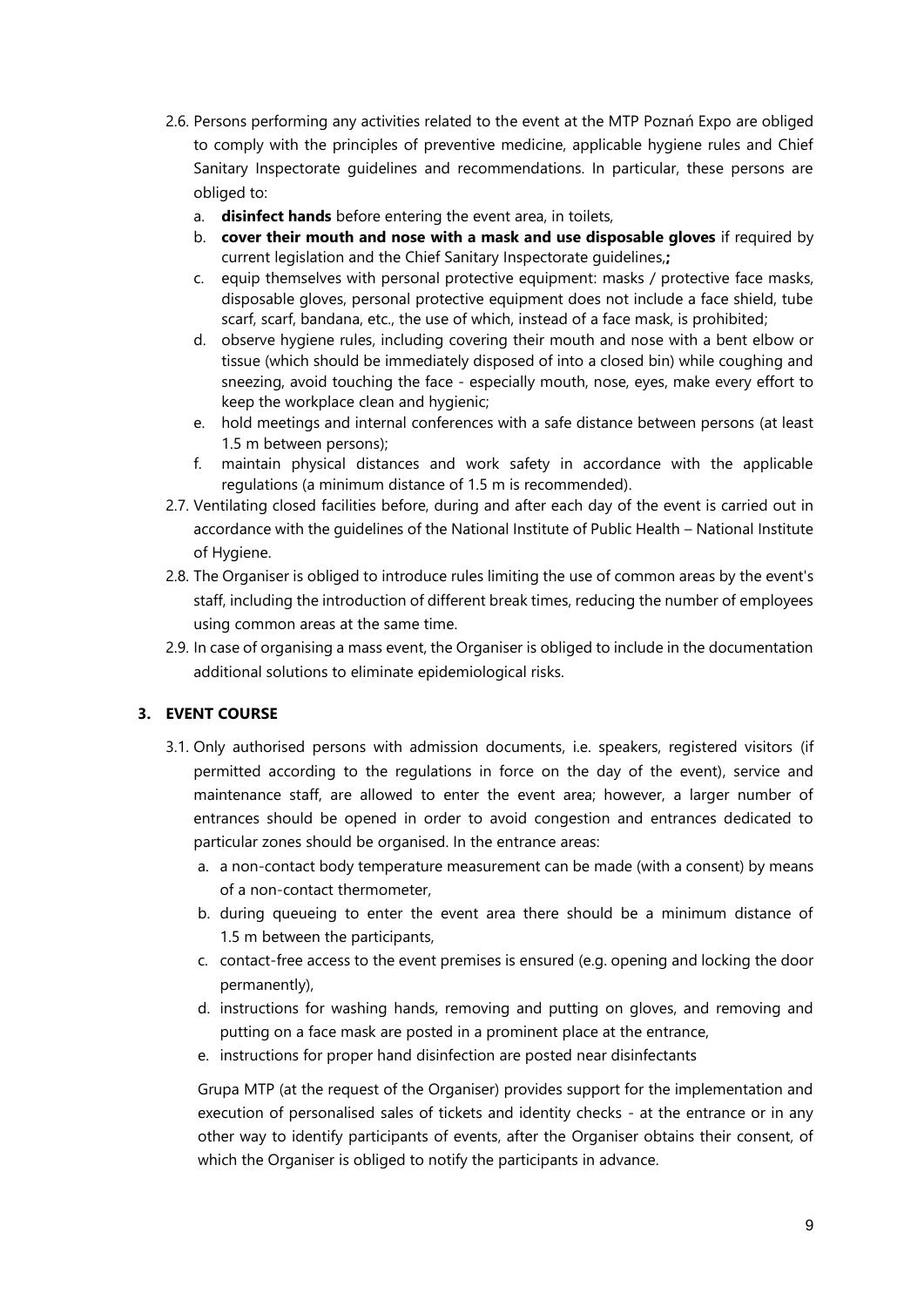- 3.2. The Organiser is obliged to strictly observe the limitations and to control the number of persons present on the event site.
- 3.3. In order to facilitate security checks, the Organiser is obliged to provide additional deposit places (if required), outside the event area and not in the immediate vicinity of the event entrances, for persons with larger luggage and to limit the size of luggage allowed on the event area. If such space is provided, the Organiser shall inform all event attendees.
- 3.4. The cloakroom/luggage storage facility should be organised as follows:
	- a. the Organiser is obliged to increase the number of staff working in the cloakroom as much as possible or ensure that the event participants can hang their outerwear on their own,
	- b. waiting in cloakroom queue should allow min. 1.5m distance between participants of the event,
	- c. the cloakroom staff shall be provided with personal protective equipment, including mask, gloves and hand disinfectants, as well as waterproof long-sleeve aprons for use when necessary,
	- d. wherever possible, outerwear should be hung on every other hook and the numbers assigned to the outerwear should be for single use only.

In case of providing service in cloakroom/ baggage storage facility by Grupa MTP, the aforementioned organisational rules are provided by Grupa MTP.

- 3.5. It is obligatory to cover mouth and nose with a mask.
- 3.6. All persons present at the event premises are obliged to:
	- a. maintain safe distances (minimum 1.5 m) between interlocutors, persons queuing to the entrances, catering facilities, cloakrooms, lifts, toilets,
	- b. disinfect hands before entering the event area,
	- c. cover their nose and mouth with a mask, (subject to point 3.4 sentence 2)
	- d. use protective gloves when performing their duties,
	- e. wash hands frequently and thoroughly with soap and water in accordance with the instructions at the washbasin and to disinfect dried hands with an alcohol-based agent (min. 60%),
	- f. cover their mouth and nose with a bent elbow or tissue (which should be immediately disposed of into a closed bin) while coughing and sneezing, avoid touching the face - especially mouth, nose, eyes, make every effort to keep the workplace clean and hygienic after a day's work (remember to disinfect touch surfaces such as phone receiver, keyboard and mouse, light switches, desks).
- 3.7. Obligatory designation of separate communication routes for participants in the event (entry/exit), with a clear indication that it is forbidden to exit using entrance door.
- 3.8. The Organiser is obliged to provide in an easily accessible place the necessary telephone numbers to the poviat sanitary and epidemiological station and medical services.
- 3.9. The Organiser is obliged to take information actions concerning preventive medicine and observe hygiene rules (by means of posters, pictograms, audiovisual systems, sound systems), including the following:
	- a. activation of an emergency telephone number, available during the event,
	- b. placing information about the emergency number and rules of use in visible places.
- 3.10. Grupa MTP (at the request of the Organiser) provides support for the implementation and execution of personalised sales of tickets and identity checks - at the entrance or in any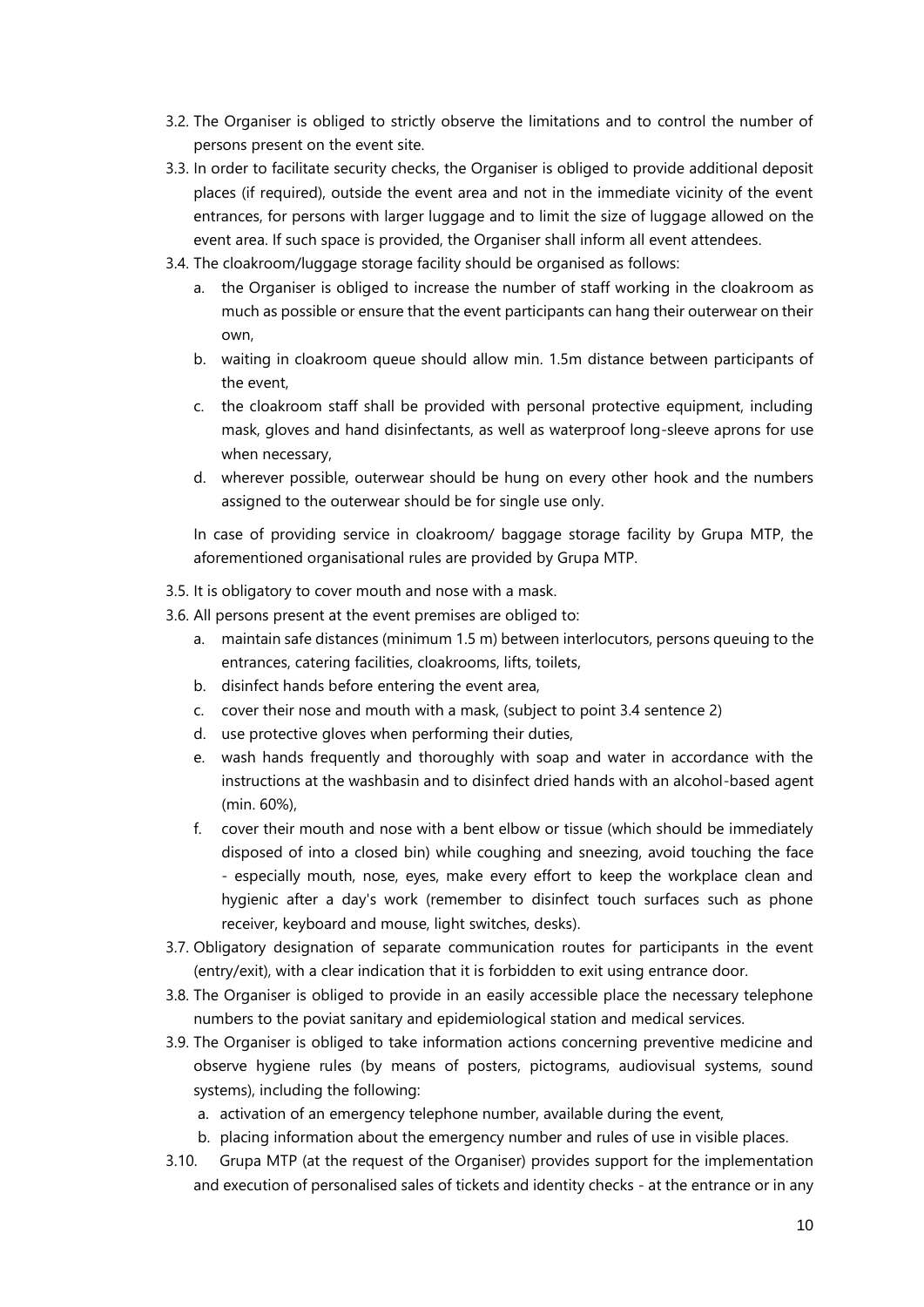other way to identify participants of the events, after the Organiser has obtained their consent, of which the Organiser is obliged to inform the participants in advance.

### **4. CLEANLINESS AND SAFETY ON THE EVENT PREMISES**

- 4.1. **The Organiser is obliged to appoint a person responsible for preventing COVID-19, whose task is to prepare and implement all necessary procedures concerning COVID-19 at a given event, and to extend the tasks of medical operators with the scope of OSH and epidemiological risks, or to appoint a person responsible for OSH and epidemiological risks.**
- 4.2. The Organiser provides cleaning staff equipped with appropriate protective measures (masks, gloves, washing and disinfecting liquids).
- 4.3. Cleaning and disinfection of public toilets is carried out with increased frequency. Cleaning and disinfection of frequently touched infrastructure elements (especially handles, railings, balustrades, tops, reception desks in customer service points) during the event takes place no less frequently than every hour.

In the case of commissioning cleaning services to Grupa MTP, Grupa MTP provides properly trained cleaning staff equipped with appropriate protective measures and performing cleaning service according to a detailed hygiene plan.

- 4.4. The Organiser is obliged to provide an adequate number of dispensers with alcohol-based hand disinfectant in the places where the participants of the event are present, in particular at the entrances, in the public spaces, in the toilets, at the reception desk (if any), lifts, in front of the catering spaces. The dispensers are available also for people with disabilities.
- 4.5. There are instructions on how to wash hands, take off and put on gloves, take off and put on a mask, properly disinfect hands, behave when sneezing or coughing and instructions on the obligation to keep an appropriate distance from other people and avoid handshakes. These instructions can be found in particular in toilets, customer service points, entrance areas.
- 4.6. Grupa MTP provides liquid soap, hand disinfectant and disposable paper towels in toilets. The use of hand dryers is prohibited. If possible, the entrances to public toilets will be contactless. There are markings on the floor in the bathrooms to remind people waiting to use the public toilets about the rule of 1.5 m distance between them.

Mandatory access control for persons wishing to use the public toilets (the maximum number of persons who can be in a public toilet at the same time is equal to the number of available cabins/urinals).

- <span id="page-10-0"></span>4.7. After each Event, the Organiser ensures disinfection of the equipment elements made available to the participants of the event, as well as the backstage and production zones.
- 4.8. Grupa MTP provides closed containers for disposal, taking into account individual waste categories. The containers are regularly cleaned and disinfected. All persons present on the premises of MTP Poznań Expo should dispose of waste in appropriate containers.
- 4.9. It is recommended that only people who have difficulties in moving between floors should use the lifts. The maximum number of people allowed in a lift is calculated by dividing the maximum number of people by 3 (except for families).
- 4.10. Separate access routes shall be provided for contractors and technical teams. Other participants of the event have no access to such designated roads or areas.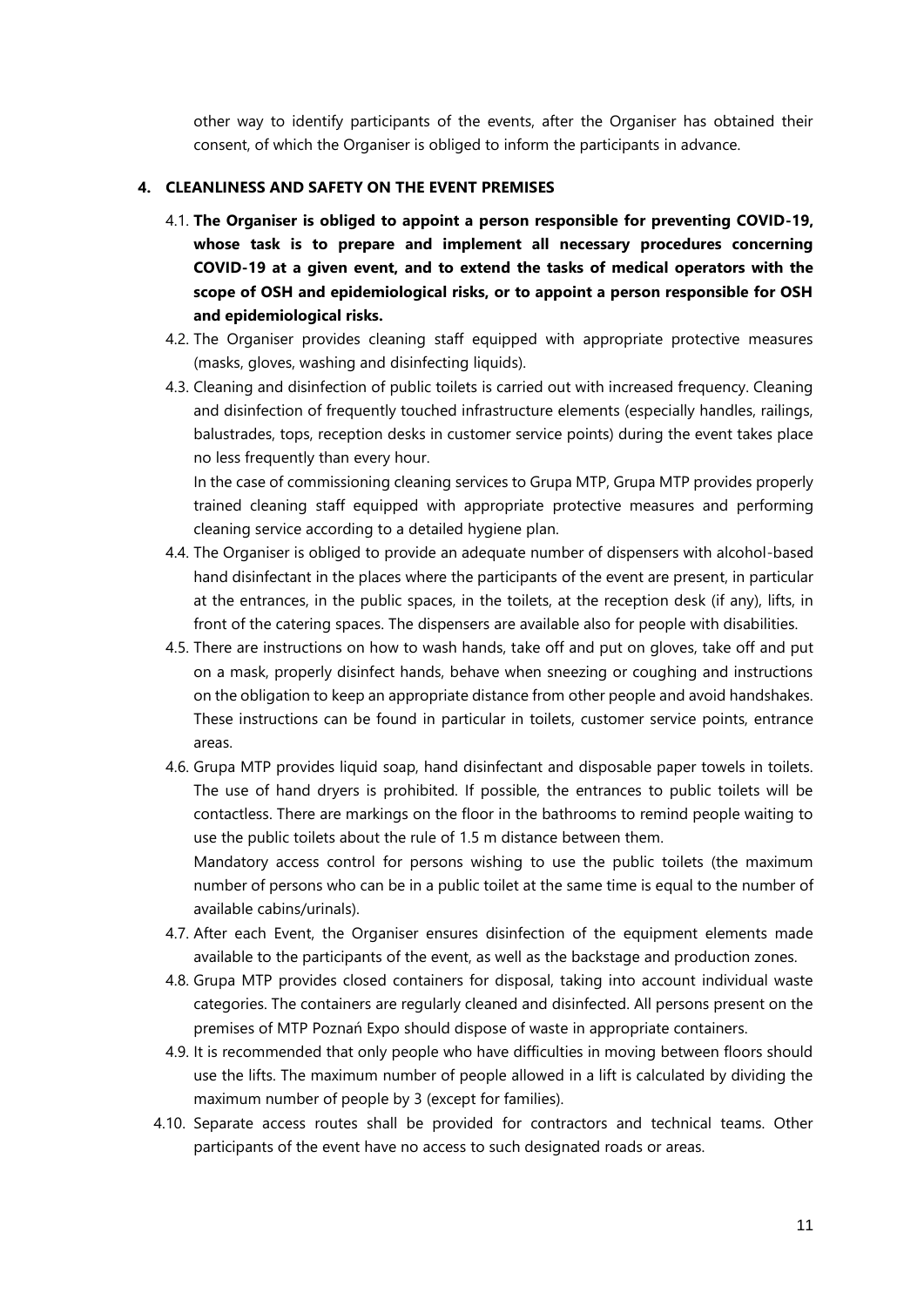- <span id="page-11-0"></span>4.11. Regular ventilation of the rooms and areas where participants are staying is obligatory, in particular before and after the event itself.
- 4.12. Before and immediately after each event, Grupa MTP provides comprehensive cleaning of the event premises.
- <span id="page-11-1"></span>4.13. The Organiser is obliged to provide at least several protective suits for the indicated personnel in case there is a need to take action using such equipment and to train the personnel operating the event in the correct use and application of disinfectants and protective clothing.
- 4.14. Grupa MTP provides the possibility of purchasing a protective mask at the MTP Poznań Expo.

# **5. SERVING EVENT PARTICIPANTS**

- 5.1. The reception desk / registration point for participants should be arranged in the following manner:
	- a. It is recommended to refrain from using the reception desk/registration point for event participants in favour of prior online registration and prior issue/transfer by the event Organiser of the relevant identifiers/digital codes allowing for efficient and contactless confirmation of the participant identity by an increased number of staff without the need to direct participants to a special point in this respect (stage I),
	- b. If the reception desk is used on the event premises, the time spent on the reception area should be limited to a minimum. It is recommended to register online in advance and to limit the operational activities of the event reception staff as much as possible,
	- c. a minimum distance of 1.5 m between participants awaiting registration should be observed (e.g. messages, special markings),
	- d. all activities of the reception desk staff towards the participants of the event should be carried out in a contact-free manner.
- 5.2. The Organiser is obliged to ensure that the Event is operated with the use of personal protective equipment and hand disinfectants.
- 5.3. Payment terminals should be secured with plastic film.
- 5.4. The staff is obliged to disinfect counters and card readers with increased frequency (at least once per hour).
- 5.5. The distance between the workstations at the service points / cash desk stands is at least 1.5 m.

# **6. CATERING**

- 6.1. In case of providing meals and drinks to the participants of the event, the Organiser is obliged to observe the following rules:
	- a. serving meals and drinks directly by the staff (no so-called buffets),
	- b. participants of the event may only eat on the event premises with a suitable distance (min. 1.5 m distance between the seats/tables/cocktail tables),
	- c. in the case of a shift system when serving meals and beverages, the staff should immediately disinfect the furniture (chair / table / tea table) used by the person(s) concerned with appropriate products,
	- d. in the case of on-site catering, the rules defined in  $\S 8$  of the Instructions shall apply.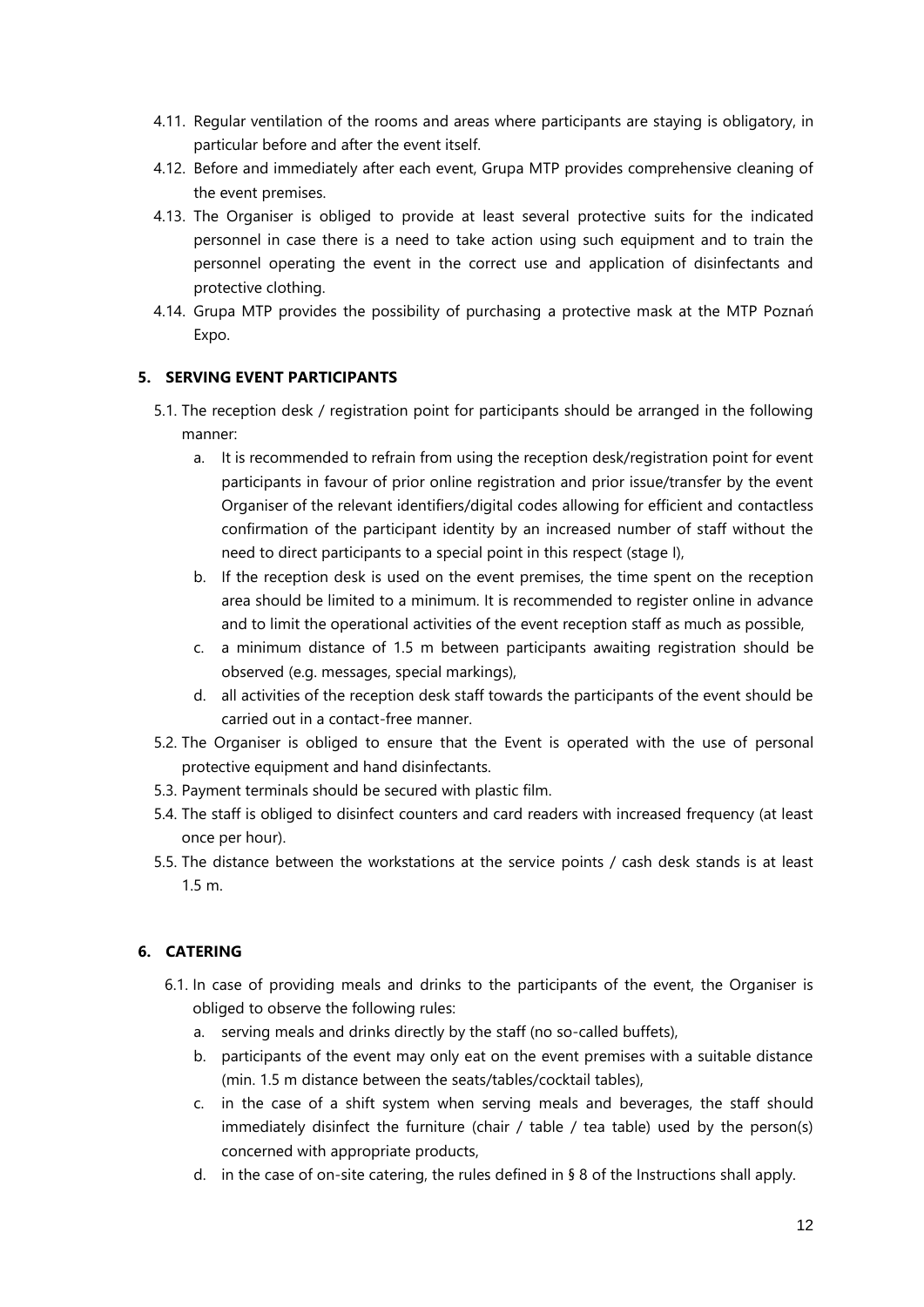### **7. CONSEQUENCES OF NON-COMPLIANCE WITH PROCEDURES**

- 7.1. In the event of non-compliance with the procedures listed in these Instructions, the Organiser or Grupa MTP reserves the right to:
	- a. not to admit to the MTP Poznań Expo any persons who refuse to comply with the safety procedures or who during the course of the procedures are regarded as possibly infected (e.g. with coronavirus),
	- b. immediately remove from the MTP Poznań Expo and prevent re-entry and, in justified cases, call the appropriate services if a person fails to follow the security procedures.

### **8. PROCEDURES FOR DEALING WITH A PERSON WITH SYMPTOMS OF INFECTION**

- 8.1. On the premises of MTP Poznań Expo there is a closed, isolated and properly disinfected room for people with symptoms of infection.
- 8.2. **In case of any disturbing symptoms of illness, the participants, employees and service providers at the MTP Poznań Expo should not come to work. They should stay at home and contact the sanitary and epidemiological station, isolation ward, and in case of deterioration of their health, call 999 or 112 and inform the medical staff that they may be infected with coronavirus.**
- 8.3. Each person present at the MTP Poznań Expo, who experiences symptoms of disease or notices any other person with such symptoms, is obliged to report this fact to the Organiser or service staff.
- 8.4. The Organiser is obliged to maintain constant contact and immediately report if any of the persons present at the MTP Poznań Expo are suspected to have any symptoms of disease, and to report any noticed symptoms of such persons.
- 8.5. In case of any disturbing symptoms suggesting a coronavirus infection in an employee performing his/her tasks at a given workstation / person providing services at the MTP Poznań Expo, the Organiser should immediately remove such a person from work and send him/her home by individual transport. The Organiser should immediately notify the locally competent poviat sanitary and epidemiological station and follow strictly the instructions and orders issued.
- 8.6. The Organiser is obliged to immediately inform the Poviat Sanitary and Epidemiological Station about a person with suspected infection and follow the guidelines of the Poviat Sanitary and Epidemiological Station.
- 8.7. The Organiser is obliged to:
	- a. establish a list of persons (if possible) present at the same time and place at the MTP Poznań Expo,
	- b. make the list of participants and employees available to the relevant employees of the Poviat Sanitary and Epidemiological Station.
- 8.8. Persons with alarming symptoms suggesting a coronavirus infection should wait for transport in a designated room where it is possible to temporarily isolate them from other people, in accordance with the guidelines of the medical team (if any) / person responsible for occupational health and safety (if appointed) / Organiser / Grupa MTP.
- 8.9. It is recommended to determine the area where the employee has moved, carry out routine cleaning in accordance with procedures, and to disinfect touch surfaces.
- 8.10. The area where the infected customer has been present must be thoroughly disinfected and the tools that were used during the service provision must be disinfected.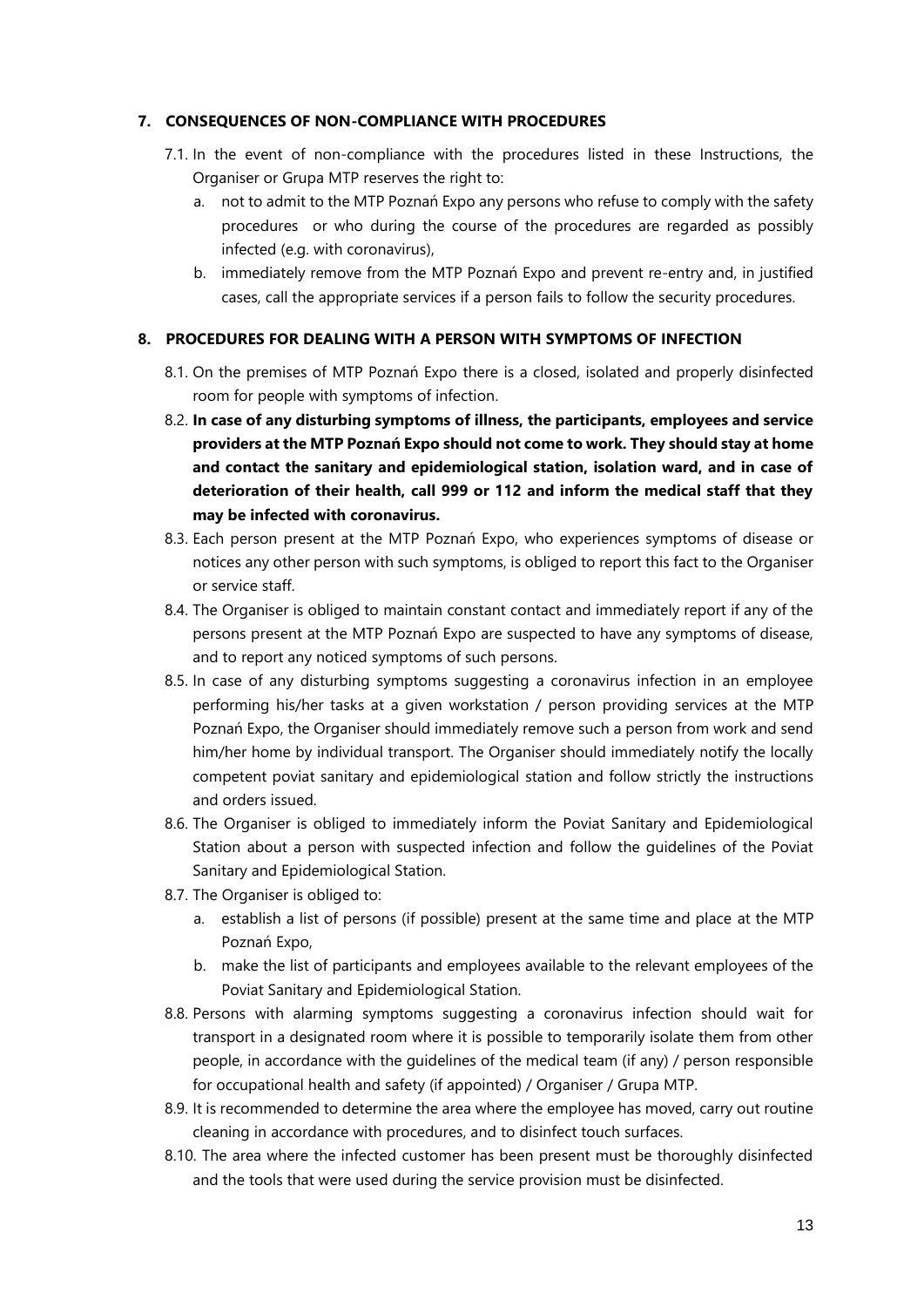- 8.11. The telephone numbers of the Poviat Sanitary and Epidemiological Station as well as medical services are displayed in a visible place at the MTP Poznań Expo.
- 8.12. The room referred to in point 8.1. shall be disinfected each time a person with symptoms of infection is isolated there.

### <span id="page-13-0"></span>**§ 4 CULTURAL AND ENTERTAINMENT EVENTS IN THE FACILITIES GENERAL PRINCIPLES**

- 1.1. **Persons suffering from COVID-19, infected with SARS-CoV-2 virus, in quarantine, isolation as well as persons with symptoms of infectious disease are not allowed to stay at the MTP Poznań Expo.**
- 1.2. Subject to paragraphs 1.3-1.4 below, the maximum number of participants in the event is calculated as 30% of the number of seats available to the audience, of if there is no designated audience seating, a distance of 1.5 m between spectators or listeners. The limit of persons so calculated shall not include Persons vaccinated against COVID-19. The maximum number of participants during a concert is calculated as 30% of the number of seats available for the audience, or in the absence of designated seats in the audience, maintaining a distance of 1.5 m between spectators or listeners and ensuring that no more
- The limit of persons so calculated shall not include Persons vaccinated against COVID-19. 1.3. The maximum number of participants at a movie or video screenings is calculated as 30% of the number of seats available for the audience, or in the absence of designated seats, with a distance of 1.5 m between the audience members.

than 1 person per 15  $m^2$  of the area of the room is present in the room at the same time.

1.4. People vaccinated against COVID-19 are encouraged to have at the event a certificate of vaccination against COVID-19 with a vaccine that is authorised in the European Union

### **1. EVENT ORGANISATION (ASSEMBLY AND DISASSEMBLY PERIOD)**

- 2.1. Persons performing any activities related to the event at the MTP Poznań Expo are subject to a body temperature measurement when entering the MTP Poznań Expo. The Organiser is obliged to inform its employees and co-workers about the temperature measurements and to obtain consent for such measurements.
- 2.2. Artists are required to complete a declaration of health when they start work.
- 2.3. The Organiser is obliged to:
	- a. ongoing verification of current restrictions on the organisation of events issued in the Regulations of the Council of Ministers,
	- b. provide contact details for the event staff (employee tracking; obligatory) and participants (recommended),
	- c. conduct training of employees in non-contact handling of the audience and procedures used during the event,
	- d. plan the schedule of the event so that as few people as possible work in one place at the same time - including office workers,
	- e. develop appropriate provisions for agreements with contractors and employees under a mandate contract / contract for performance of a specific task (e.g. GDPR's clause concerning the provision of the Chief Sanitary Inspectorate data, health declaration),
	- f. develop appropriate records to the OHS instructions taking into account the guidelines at www.gov.pl/web/koronawirus and the Chief Sanitary Inspectorate instructions,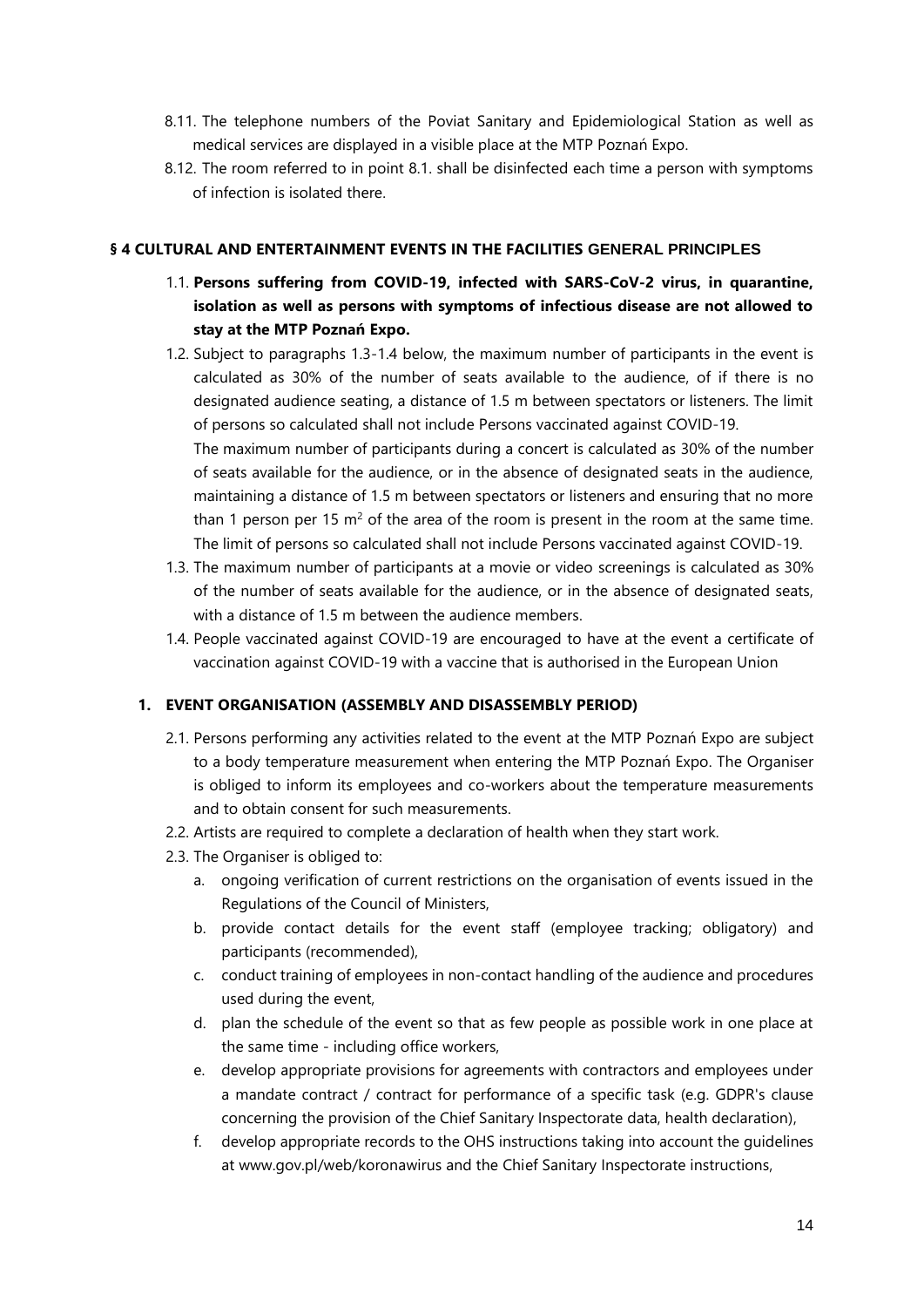- g. allow for the possibility to conduct individual artistic activities with the distance of 1.5 metres between the performers (if possible), with the exception of vaccinated Organisers and Artists, Convalescents with current certification and Persons with a current negative test for COVID (molecular or antigenic),
- h. regularly disinfect the surfaces used by the artists, including decorations and props with which they have direct contact (if any),
- i. apply the following rules:
	- i. the costumes: dressing and undressing without any help, where possible; after removing the costume, it should be put into a plastic bag, marked with the name of the artist, and then given to the laundry,
	- ii. microports: individual for each actor, signed, for the duration of the whole performance cycle,
	- iii. orchestras: containers with disinfectant for cleaning wind instruments from liquid air,
- j. supplement the regulations of the event with additional provisions concerning epidemic safety and taking into account:
	- i. the RODO clause informing about the Organiser's obligation to transfer the personal data of the event participants to the State Chief Sanitary Inspectorate, upon its request, performing the epidemiological surveillance in the given area as well as to the security services,
	- ii. the obligation of the participants to equip themselves with masks,
	- iii. submitting by the participant an obligatory written statement at the entrance to the event or earlier by online means that the participant is not subject to mandatory quarantine or isolation,
- k. inform the participants of the event (using all available information channels) in advance about the fact that participation in the event is tantamount to acceptance of the event regulations, the provisions of which the participant is obliged to comply with, and about the rules of participation in the given event in terms of logistics and safety on the event premises.
- l. organise the artistic and performance work mode taking into account the shift and rotation system and the necessary staff reserve (if possible),
- m. inform artists that a person with symptoms consistent with COVID-19 who is in isolation or quarantine may not participate in the event,
- n. ensure that spectators or listeners are required to cover their mouths and noses,
- o. ensure that spectators or listeners do not consume drinks or meals.
- 2.4. The Organiser is obliged to ensure that during assembly and disassembly the safety rules applicable to installer companies and suppliers are observed in accordance with current regulations and the Chief Sanitary Inspectorate recommendations.
- 2.5. The audience shall be provided with every second seat, not more than half the number of seats. The obligation to maintain one free seat between spectators shall not apply to the viewer who:
	- a. participates in the show with a child under 13 years old,
	- b. is a person holding a disability certificate, a person with a disability degree certificate, a person holding special educational needs statement or a person who, due to his/her state of health, cannot move around independently,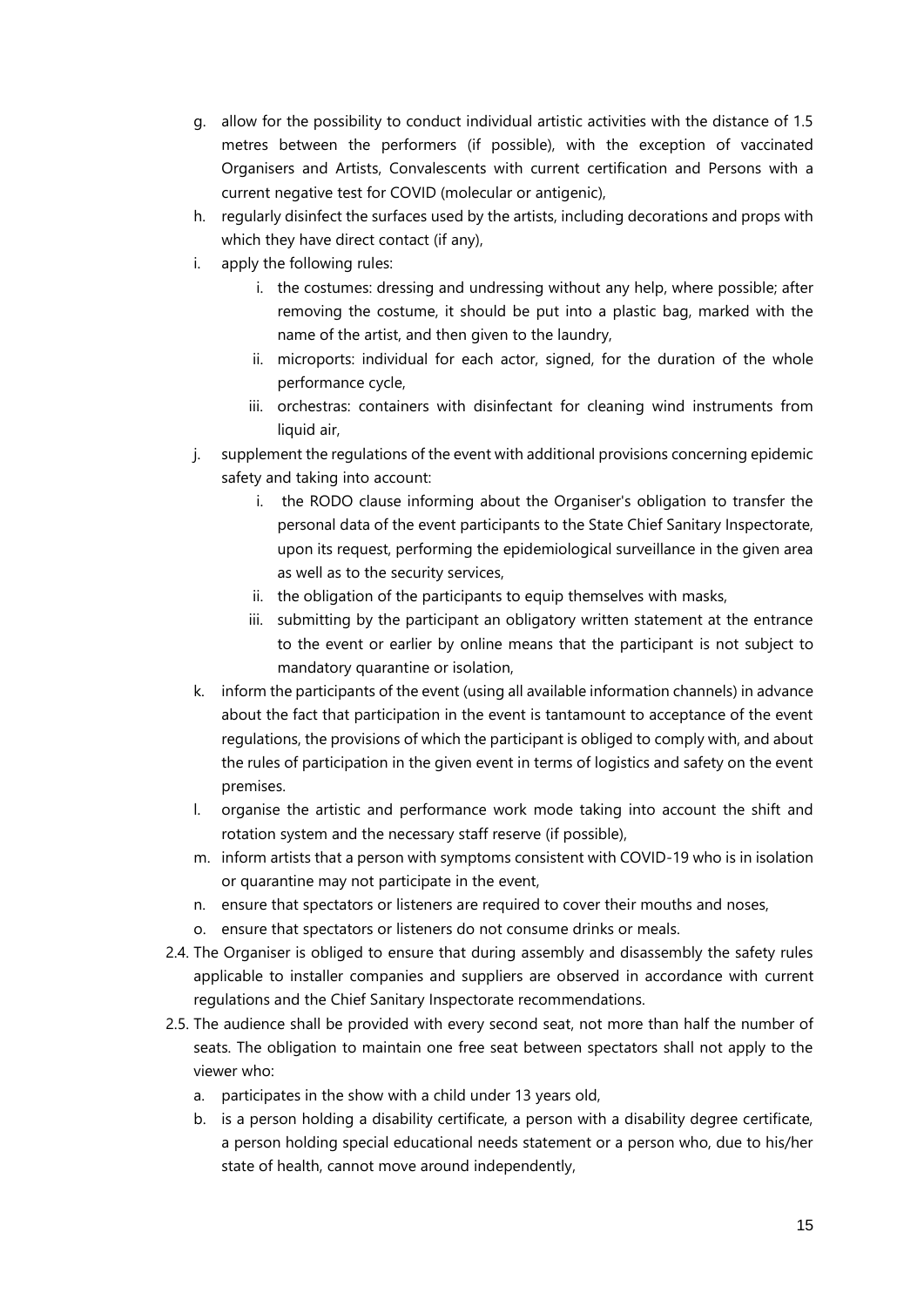c. cohabits or shares accommodation with another spectator.

If there are no designated seats in the auditorium, a distance of 1.5 m must be kept between spectators or listeners, and no more than 1 person per 15 m2 of floor space must be present in the room at any one time.

- 2.6. Persons performing any activities related to the event at the MTP Poznań Expo are obliged to comply with the principles of preventive medicine, applicable hygiene rules and Chief Sanitary Inspectorate guidelines and recommendations. In particular, these persons are obliged to:
	- a. **disinfect hands** when entering and exiting the event area, in toilets,
	- b. **cover their mouth and nose with a mask and use disposable gloves,** if required by current legislation and the Chief Sanitary Inspectorate guidelines
	- c. equip themselves with personal protective equipment (masks, disposable gloves), personal protective equipment does not include a face shield, tube scarf, scarf, bandana, etc., the use of which, instead of a face mask, is prohibited,
	- d. observe hygiene rules, including covering their mouth and nose with a bent elbow or tissue (which should be immediately disposed of into a closed bin) while coughing and sneezing, avoid touching the face - especially mouth, nose, eyes, make every effort to keep the workplace clean and hygienic,
	- e. hold meetings and internal conferences with a safe distance between persons.
- <span id="page-15-0"></span>2.7. Ventilating closed facilities before, during and after each day of the event, with the exception of systems working on closed air circulation and not equipped with HEPA filters, as far as the handling of ventilation and air conditioning systems is concerned, is carried out in accordance with the guidelines of the National Institute of Public Health – National Institute of Hygiene. Mechanical ventilation with heat recovery - recuperation - shall not be used.
- <span id="page-15-1"></span>2.8. The facility has as many rooms as possible and separate bathrooms for staff and service team members.
- 2.9. In case of organising a mass event, the Organiser is obliged to include in the documentation additional solutions to eliminate epidemiological risks.

# **2. EVENT COURSE**

- 3.1. Only authorised persons with admission documents, i.e. speakers, registered visitors, service and maintenance staff, are allowed to enter the event area; however, a larger number of entrances should be opened in order to avoid congestion and entrances dedicated to particular zones should be organised. The following rules apply to the entry and exit zones:
	- a. a non-contact body temperature measurement is made (with a consent) by means of a non-contact thermometer,
	- b. security staff and ticket-collectors are equipped with appropriate personal protective equipment (masks, hand disinfectants),
	- c. during events where a search procedure is applied, security should regularly disinfect hands,
	- d. mandatory hand disinfection by participants at the entrance to the facility or event area,
	- e. queueing while keeping a distance of 1.5 m from each other,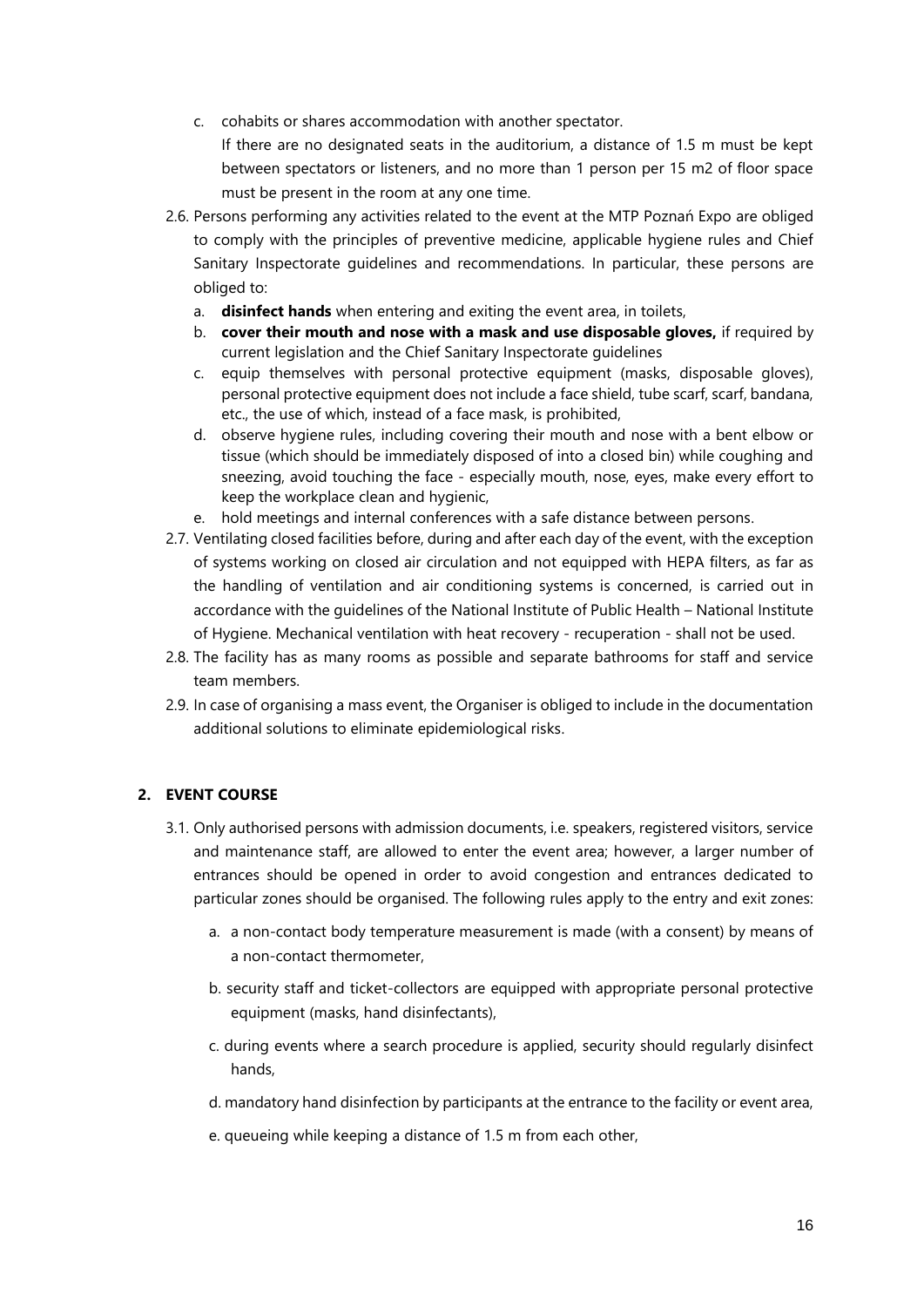- f. division of the public into sections entering to the facility at appropriate intervals (if possible),
- g. in the case of facilities with one entrance determining separate hours of entry for individual groups of people,
- h. in the case of facilities with more than one entrance division of people into as many entrances as possible,
- i. preferred e-tickets on mobile phones,
- j. leaving the facility:
	- smooth exit of groups/sections of people, if possible, letting elderly people out first,
	- ii. making as many exits as possible available,
	- iii. controlling the flow of the audience by the event service team,

k. contact-free access to the event premises is recommended.

Grupa MTP (at the request of the Organiser) provides support for the implementation and execution of personalised sales of tickets and identity checks - at the entrance or in any other way to identify participants of events, after the Organiser obtains their consent, of which the Organiser is obliged to notify the participants in advance.

- 3.2. In order to improve security controls, the Organiser is obliged to provide additional storage places (if needed), outside the event area and not in the immediate vicinity of the event for people with larger luggage and to limit the size of luggage allowed on the event area. If such a place is provided, the Organiser is obliged to notify all participants of the event.
- 3.3. All persons present at the event premises are obliged to:
	- a. maintain safe distances (minimum 1.5 m) between persons queuing to the entrances, cloakrooms, lifts, toilets,
	- b. disinfect hands before entering the event area,
	- c. cover their nose and mouth with a mask,
	- d. comply with the prohibition to consume drinks or meals during the event.
- 3.4. Service providers / employees are obliged to provide appropriate personal protective equipment for staff and to provide disinfectant.
- 3.5. The Organiser is obliged to take information actions concerning preventive medicine and observe hygiene rules (by means of posters, pictograms, audiovisual systems, sound systems), including placing in the area of the event information boards reminding about the obligation to wear masks and keeping the distance of min. 1.5 m.
- 3.6. Grupa MTP (at the request of the Organiser) provides support for the implementation and execution of personalised sales of tickets and identity checks - at the entrance or in any other way to identify participants of the events, after the Organiser has obtained their consent, of which the Organiser is obliged to inform the participants in advance.

### **3. CLEANLINESS AND SAFETY ON THE EVENT PREMISES**

4.1. **The Organiser is obliged to appoint a health coordinator or delegate a specific employee to the tasks related to taking care of all established procedures and to report the event to a designated person from the relevant poviat sanitary and**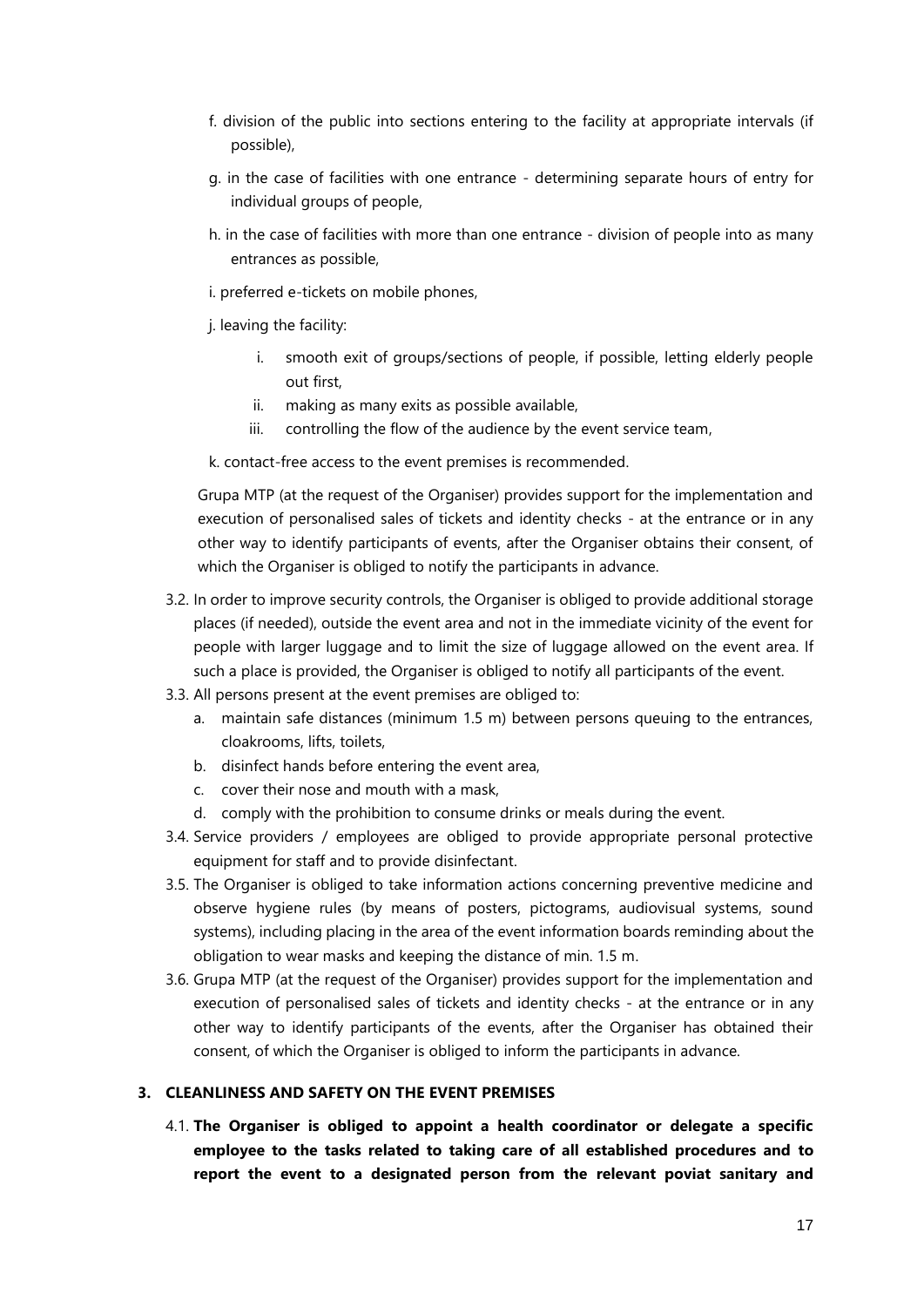# **epidemiological station, and to extend the tasks of medical operators with the scope of OSH and epidemiological risks (or to appoint a person responsible for OSH and epidemiological risks).**

4.2. The Organiser provides cleaning staff equipped with appropriate protective measures (masks, gloves, washing and disinfecting liquids). Cleaning and disinfection of public toilets is carried out with increased frequency, at least once an hour. The time of disinfection must be documented.

In the case of commissioning cleaning services to Grupa MTP, Grupa MTP provides cleaning staff equipped with appropriate protective measures.

- 4.3. The Organiser is obliged to provide an adequate number of dispensers with alcohol-based hand disinfectant in the places used by event participants, in particular at the entrances and exits, in the public spaces, in the toilets, lifts, in front of catering points (as far as permissible), in consumption areas and next to the sales points. The dispensers are available also for people with disabilities.
- 4.4. As many toilets as possible are made available on the event premises and the event is organised in such a way as to maintain the required distance. It is recommended to exclude every second urinal from use if the distance between them is not safe, and to organise the use of toilets in such a way as to facilitate keeping a safe distance.
- 4.5. On the event premises there are instructions on how to wash hands, taking into account the needs of people with disabilities and children (appropriate height), take off and put on gloves, take off and put on a mask, properly disinfect hands, behave when sneezing or coughing and the obligation to keep an appropriate distance from other people and avoid handshakes. These instructions can be found in particular in toilets and customer service points.
- 4.6. Grupa MTP provides only touchless paper towel dispensers in toilets. The cleaning staff is obliged to regularly check product quantities in toilets as well as the condition of the toilets and to complete the control cards (with the frequency of service every hour). The use of hand dryers is prohibited. If possible, the entrances to public toilets will be contactless.
- <span id="page-17-0"></span>4.7. After each Event, the Organiser provides disinfection of the backstage and production zones.
- 4.8. Grupa MTP provides closed containers for disposal, taking into account individual waste categories and including personal protective equipment. The containers are regularly cleaned and disinfected. All persons present on the premises of MTP Poznań Expo should dispose of waste in appropriate containers.
- <span id="page-17-1"></span>4.9. It is recommended that only persons who have difficulties in moving between floors, families with small children, people with disabilities, the elderly and pregnant women should use lifts. The maximum number of people allowed in the lift is calculated by dividing the maximum number of people by 3.
- 4.10. Separate access routes shall be provided for contractors and technical teams. Other participants of the event have no access to such designated roads or areas.
- <span id="page-17-2"></span>4.11. Regular ventilation of the rooms and areas where participants are staying is obligatory.
- <span id="page-17-3"></span>4.12. The Organiser is obliged to provide at least several protective suits for the indicated personnel in case there is a need to take action using such equipment and to train the personnel operating the event in the correct use and application of disinfectants and protective clothing.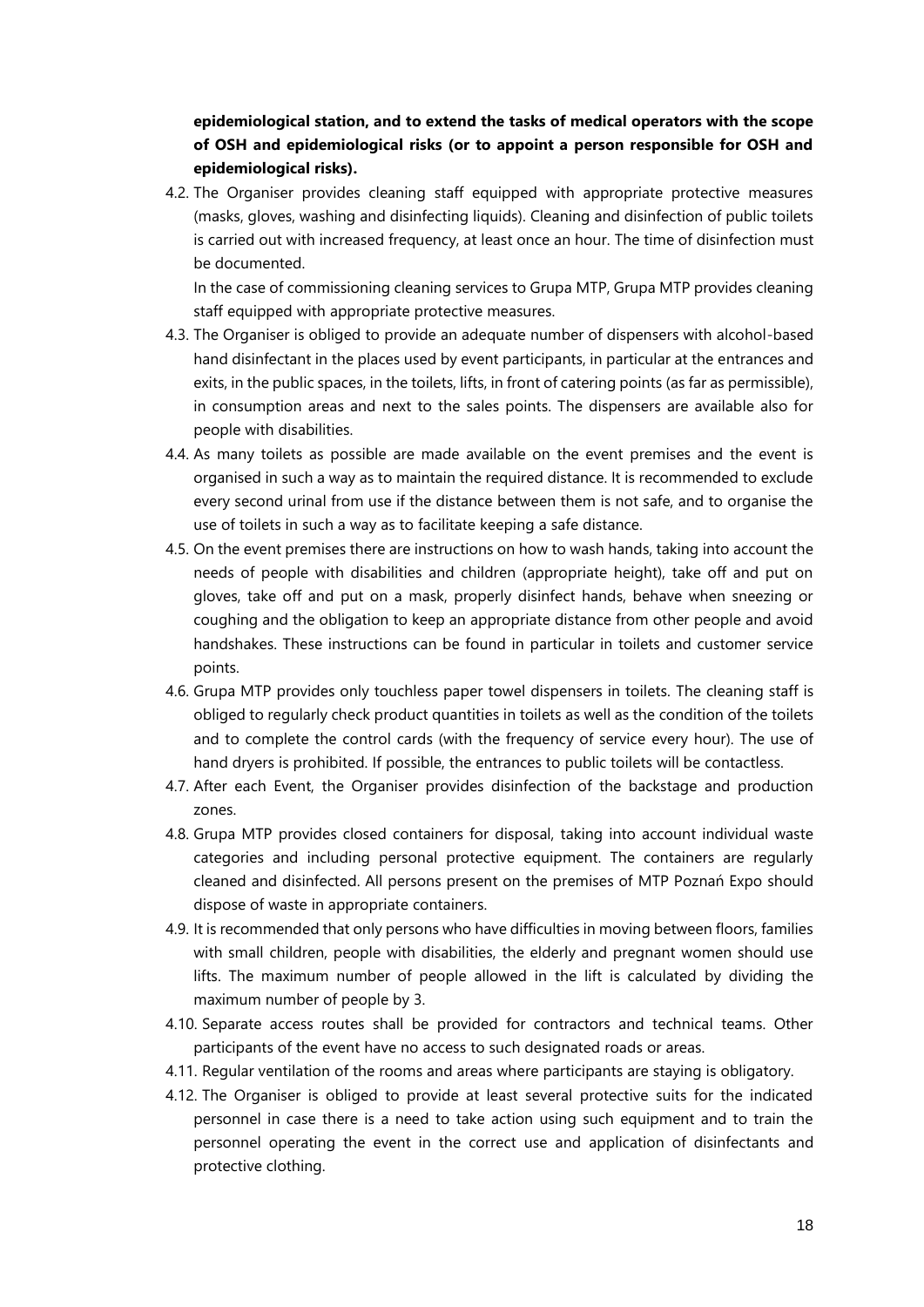4.13. Grupa MTP provides the possibility of purchasing a protective mask at the MTP Poznań Expo.

# **4. SERVING EVENT PARTICIPANTS**

- 5.1. All Employees and contractors are obliged to cover their nose and mouth with a mask.
- 5.2. The employer must provide its employees with hand disinfectants.
- 5.3. The Organiser is obliged to ensure that the Event is operated with the use of personal protective equipment and hand disinfectants.
- 5.4. The Organiser is obliged to ensure a distance between workstations, including sales stands, of at least 1.5 m.
- 5.5. It is recommended to equip the service points with a transparent cover, e.g. made of plexiglas, separating the staff from the participants.
- 5.6. The staff is obliged to cover the payment terminals with plastic film, disinfect the counters and card readers with increased frequency (at least once an hour) and to perform disinfection of the cash desk or service point at least once an hour.
- 5.7. It is recommended that staff disinfect PIN pads and scanners each time before/after use.
- 5.8. The staff is obliged to systematically disinfect hands.

### **6. CONSEQUENCES OF NON-COMPLIANCE WITH PROCEDURES**

- 6.1. In the event of non-compliance with the procedures listed in § 2 of the Regulations, the Organiser or Grupa MTP reserves the right to:
	- a. not to admit to the MTP Poznań Expo any persons who refuse to comply with the safety procedures or who during the course of the procedures are regarded as possibly infected (e.g. with coronavirus),
	- b. immediately remove from the Facility and MTP Poznań Expo and prevent re-entry and, in justified cases, call the appropriate services if a person fails to follow the security procedures.

### **7. PROCEDURES FOR DEALING WITH A PERSON WITH SYMPTOMS OF INFECTION**

- 7.1. On the premises of MTP Poznań Expo there is a closed, isolated and properly disinfected room for people with symptoms of infection.
- 7.2. **In case of any disturbing symptoms of illness, the participants, employees and service providers at the MTP Poznań Expo should not come to work. They should stay at home and contact the sanitary and epidemiological station, isolation ward, and in case of deterioration of their health, call 999 or 112 and inform the medical staff that they may be infected with coronavirus.**
- 7.3. Each person present at the MTP Poznań Expo, who experiences symptoms of disease or notices any other person with such symptoms, is obliged to report this fact to the Organiser or service staff.
- 7.4. The Organiser is obliged to maintain constant contact and immediately report if any of the persons present at the MTP Poznań Expo are suspected to have any symptoms of disease, and to report any noticed symptoms of such persons.
- 7.5. In case of any disturbing symptoms suggesting a coronavirus infection in an employee performing his/her tasks at a given workstation / person providing services at the MTP Poznań Expo, the Organiser should immediately remove such a person from work and send him/her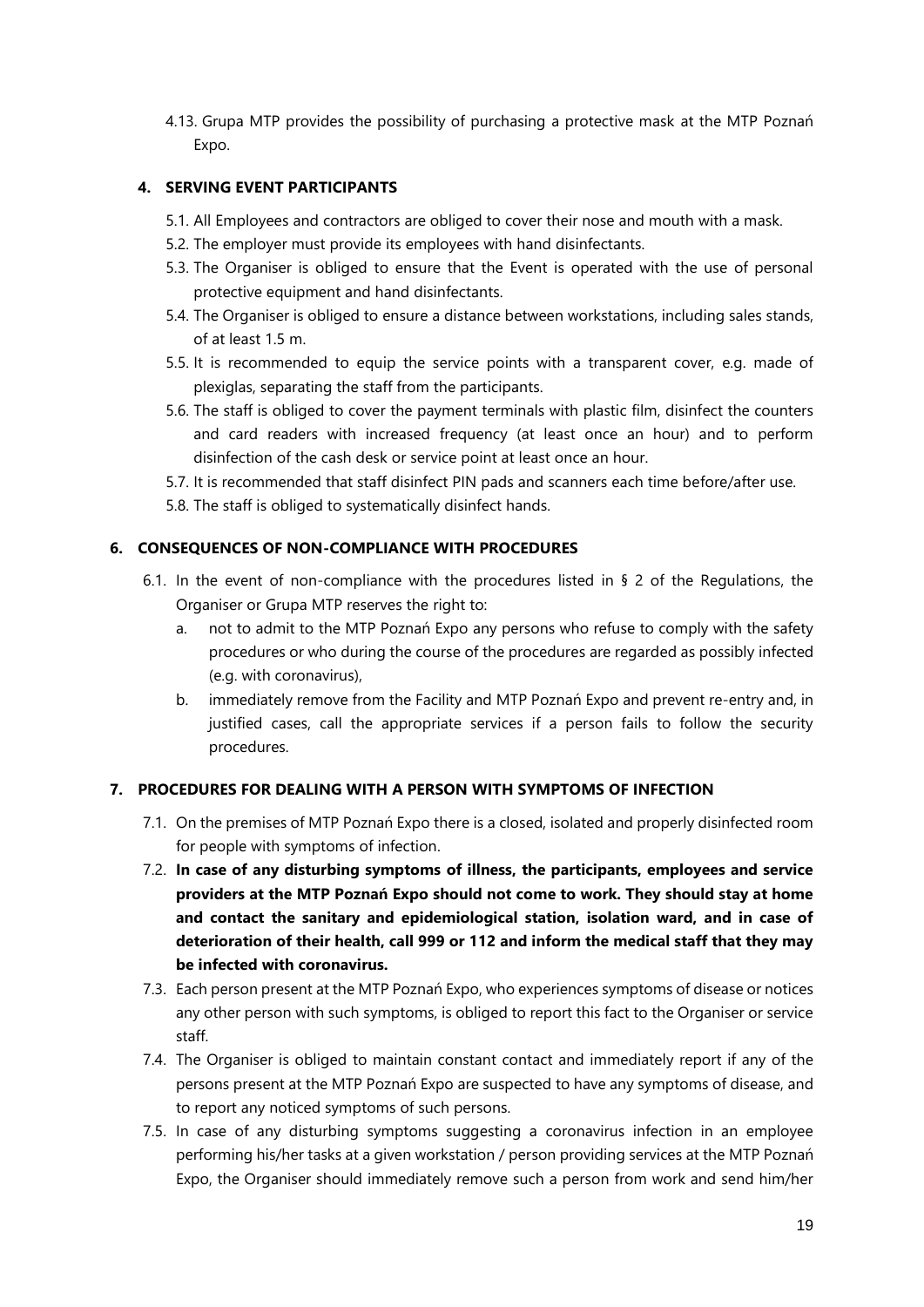home by individual transport. The Organiser should immediately notify the locally competent poviat sanitary and epidemiological station and follow strictly the instructions and orders issued.

- 7.6. The Organiser is obliged to immediately inform the Poviat Sanitary and Epidemiological Station about a person with suspected infection and follow the guidelines of the Poviat Sanitary and Epidemiological Station.
- 7.7. The Organiser is obliged to:
	- a. establish a list of persons (if possible) present at the same time and place at the MTP Poznań Expo,
	- b. make the list of participants and employees available to the relevant employees of the Poviat Sanitary and Epidemiological Station.
- 7.8. Persons with alarming symptoms suggesting a coronavirus infection should wait for transport in a designated room where it is possible to temporarily isolate them from other people, in accordance with the guidelines of the medical team (if any) / person responsible for occupational health and safety (if appointed) / Organiser / Grupa MTP.
- 7.9. It is recommended to determine the area where the employee has moved, carry out routine cleaning in accordance with procedures, and to disinfect touch surfaces.
- 7.10.The area where the infected customer has been present must be thoroughly disinfected and the tools that were used during the service provision must be disinfected.
- 7.11.The telephone numbers of the Poviat Sanitary and Epidemiological Station as well as medical services are displayed in a visible place at the MTP Poznań Expo.
- 7.12.The room referred to in point 8.1. shall be disinfected each time a person with symptoms of infection is isolated there.

# **§ 5. SPORTING, ENTERTAINMENT, RECREATIONAL ACTIVITIES IN THE FACILITIES**

# **1. GENERAL PRINCIPLES**

- 1.1. **Persons suffering from COVID-19, infected with SARS-CoV-2 virus, in quarantine, isolation as well as persons with symptoms of infectious disease are not allowed to stay at the MTP Poznań Expo.**
- 1.2. Persons vaccinated against COVID-19 are encouraged to have at the event a certificate of vaccination against COVID-19 with a vaccine that is authorised in the European Union.

# **2. EVENT ORGANISATION**

- 2.1. Sporting, entertainment and recreational activities (PKD 93.0) are permitted only in the case of:
	- a. professional sport within the meaning of Article 2(143) of Commission Regulation (EU) No 651/2014 of 17 June 2014 declaring certain categories of aid compatible with the internal market in application of Articles 107 and 108 of the Treaty;
	- b. athletes receiving a sports scholarship referred to in the Sports Act of 25 June 2010;
	- c. competitors who are members of the national team, Olympic team or Paralympic team
	- d. players practising sports within the professional league referred to in the Sports Act of 25 June 2010
	- e. athletes preparing for the Olympic Games, the Paralympic Games or the Deaflympic Games;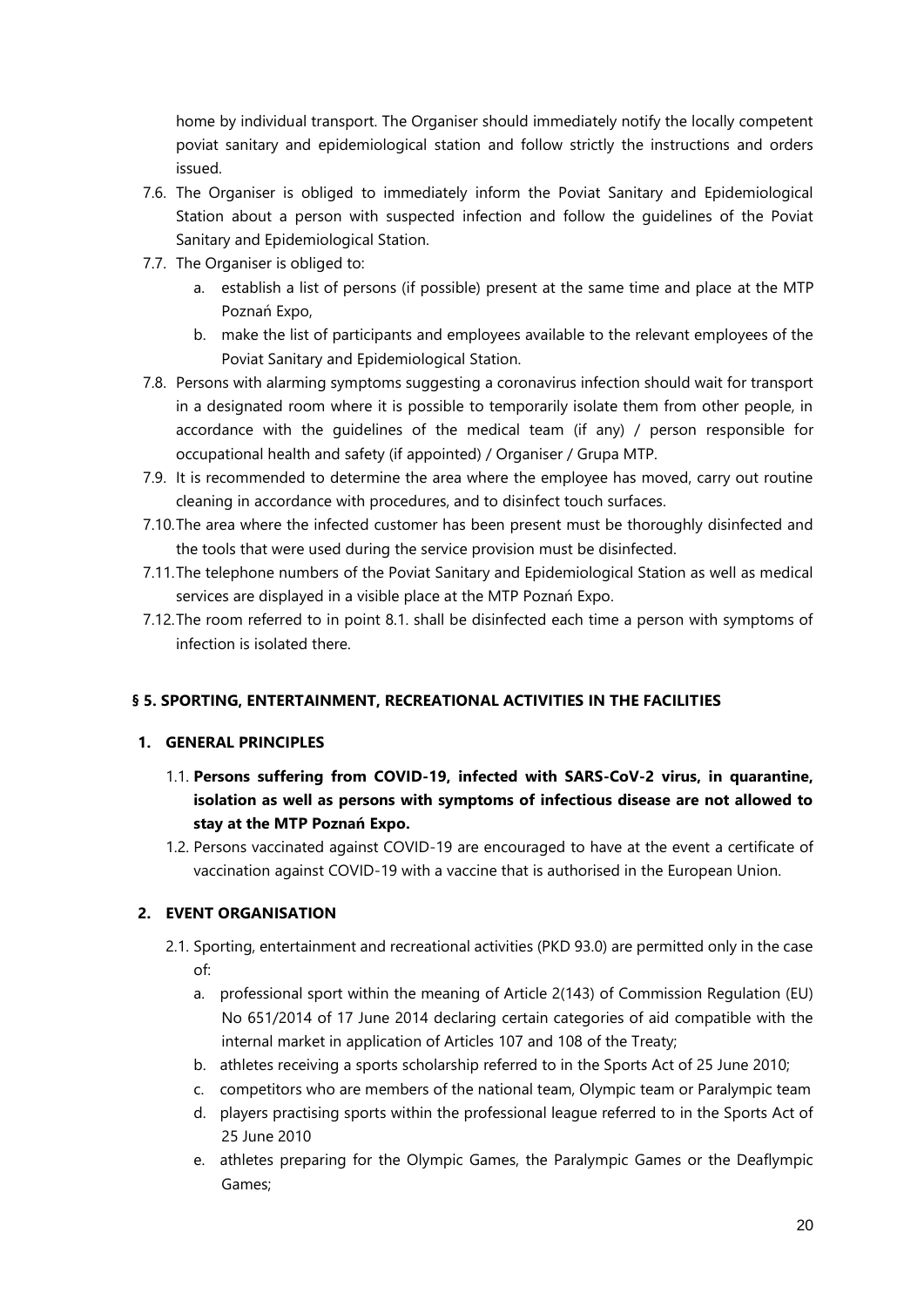- f. children and young people participating in sports competition conducted by the relevant Polish sports association;
- g. indoor sports facilities, whereby the sports facility shall be made available to a number of persons not exceeding 30% of its occupancy, and no more than 30%of the number of seats intended for the public shall be made available to the public, without the seats side by side being available, and where there are no designated seats in the audience with a distance of 1.5 m between the spectators
- h. training and competition in academic sport carried out by the Academic Sports Association.
- 2.2. The circumstances referred to in points 2.1.a 2.1.f and 2.1.h above shall be confirmed by a document issued by the entity paying the remuneration or sports scholarship or by an international sports federation active in an Olympic or Paralympic sport or another sporting body recognised by the International Olympic Committee or an international continental sports organisation belonging to such a federation or a Polish sports association or the Polish Olympic Committee or the Polish Paralympic Committee or the Academic Sports Association, as appropriate.
- 2.3. If required by law, persons performing any activities related to the event at the MTP Poznań Expo shall have their body temperature measured at the entrance/entry to the MTP Poznań Expo - in such a case the Organiser shall inform its employees and co-workers about the temperature measurements and obtain their consent to such measurements.
- 2.4. During assembly and disassembly, the Organiser must ensure that the safety rules applicable to builders and suppliers are observed in accordance with current regulations and the recommendations of the Chief Sanitary Inspectorate and other authorities and bodies.
- 2.5. Persons performing any activities connected with the event at the MTP Poznań Expo are obliged to observe the principles of preventive healthcare, the principles of hygiene in force as well as the guidelines and recommendations of the Chief Sanitary Inspectorate and other bodies and entities. In particular, such persons are obliged to:
	- a. **disinfect their hands** upon entering/exiting the event premises, in the toilets,
	- b. **cover their mouth and nose with a mask** and **use disposable gloves** if required under current regulations, the Chief Sanitary Inspectorate guidelines,
	- c. provide themselves with personal protective equipment, i.e. masks and/or disposable gloves (if required by law),
	- d. observe hygiene rules, including covering their mouth and nose with a bent elbow or tissue (which should be immediately disposed of into a closed bin) while coughing and sneezing, avoid touching the face - especially mouth, nose, eyes, make every effort to keep the workplace clean and hygienic,
	- e. hold meetings and internal conferences with a safe distance between persons.
- 2.6. Ventilating closed facilities before, during and after each day of the event is carried out in accordance with the guidelines of the National Institute of Public Health – National Institute of Hygiene.
- 2.7. Meetings and internal conferences, if necessary, should be held with windows or doors open or with mechanical ventilation operating on a 100% air exchange system and at least 1.5 m distance between persons as well as with the obligation for participants to wear masks.
- 2.8. In case of organising a mass event, the Organiser is obliged to include in the documentation additional solutions to eliminate epidemiological risks.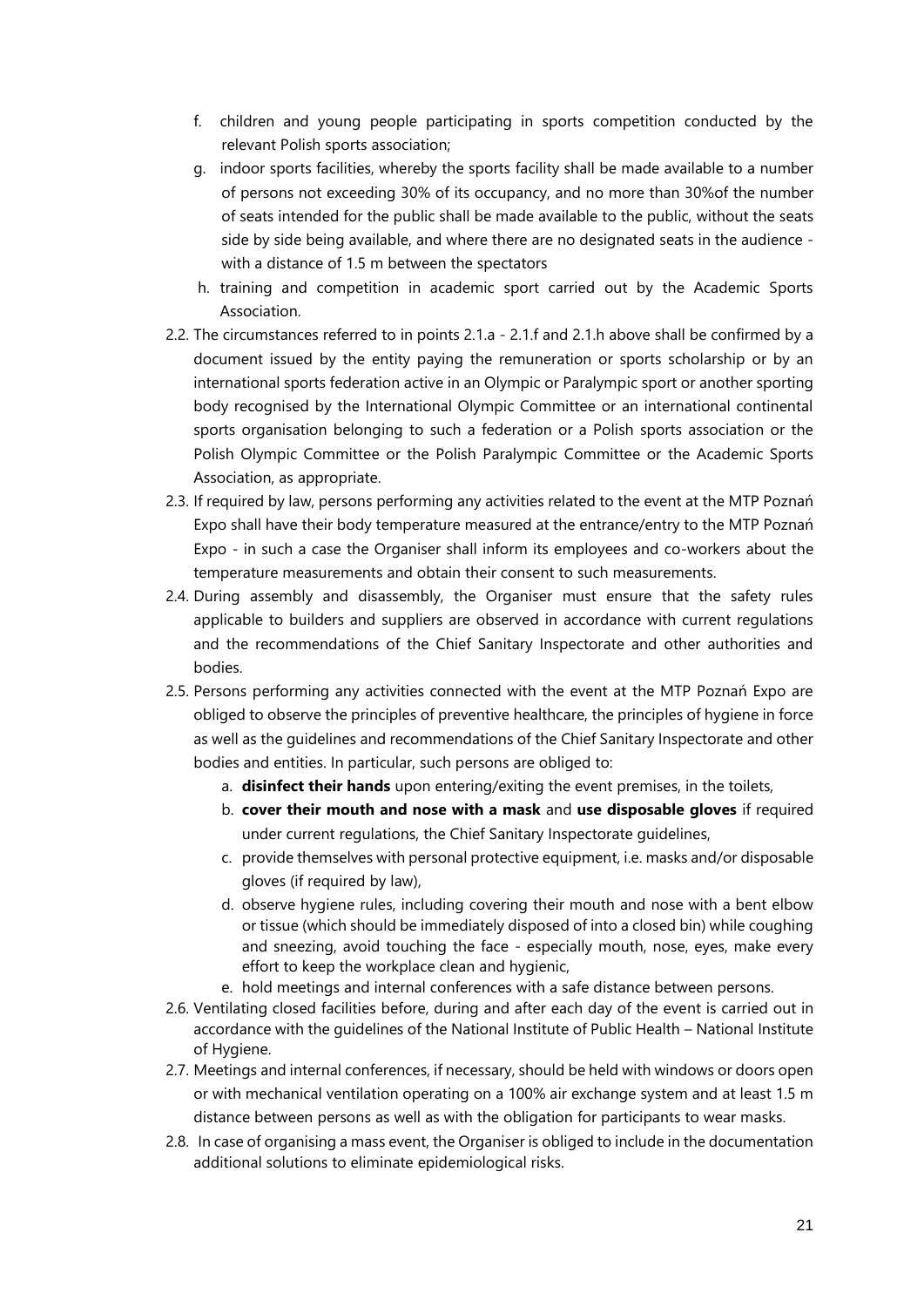# **3. EVENT COURSE**

- 3.1. Grupa MTP and the organiser of a sports competition, a sports activity or a sports event (in the case of activities outside a sports venue):
	- a. disinfect changing rooms and sanitary facilities,
	- b. provide persons participating in the sports activity, sporting event or using the sports facility or sports equipment with means for disinfecting hands and sports equipment,
	- c. disinfect the sports facilities and equipment after each use and for each group of users,
	- d. ensure 15-minute intervals between entering and leaving participants of sporting activities, sporting events or users of the sporting facility or equipment, or otherwise limit contact between these persons;
- 3.2. Persons participating in a sports activity or event and using the sports facility or sports equipment are required to disinfect their hands when entering and leaving the facility, sports event or sports activity.
- 3.3. Only authorised persons with admission documents, i.e. service and maintenance staff, are allowed to enter the event area; however, a larger number of entrances should be opened in order to avoid congestion, and entrances dedicated to particular zones should be organised. In the entrance areas:
	- a. the verification of the entrance documents is carried out without physical contact (recommended),
	- b. verification is carried out whether entrants wear face masks (with their nose and mouth covered) and gloves, if required by the regulations applicable on the day of the event,
	- c. the queue areas should be separated by lines and stickers indicating the direction, so that the distance between persons is at least 1.5 m,

Grupa MTP (at the request of the Organiser) provides support for the implementation and execution of personalised sales of tickets and identity checks - at the entrance or in any other way to identify participants of events, after the Organiser obtains their consent, of which the Organiser is obliged to notify the participants in advance.

- 3.4. In order to facilitate security checks, the Organiser is obliged to provide additional deposit places (if required), outside the event area and not in the immediate vicinity of the event entrances, for persons with larger luggage and to limit the size of luggage allowed on the event area. If such space is provided, the Organiser shall inform all event attendees.
- 3.5. All persons present on the event area are obliged to maintain safe distances (minimum 1.5 m) between persons standing in queues to entrances, catering points, cloakrooms, lifts, toilets.
- 3.6. The Organiser is obliged to implement the requirements and standards of organising the presence of performers, competitors in backstage areas.

# **4. CLEANLINESS AND SAFETY ON THE EVENT PREMISES**

- 4.1. **The Organiser is obliged to extend the tasks of medical operators with the scope of OSH and epidemiological risks (or to appoint a person responsible for OSH and epidemiological risks).**
- 4.2. The Organiser provides cleaning staff equipped with appropriate protective measures (masks, gloves, washing and disinfecting liquids), carrying out cleaning service according to a detailed hygiene plan. The staff should be trained in the principles of the sanitary and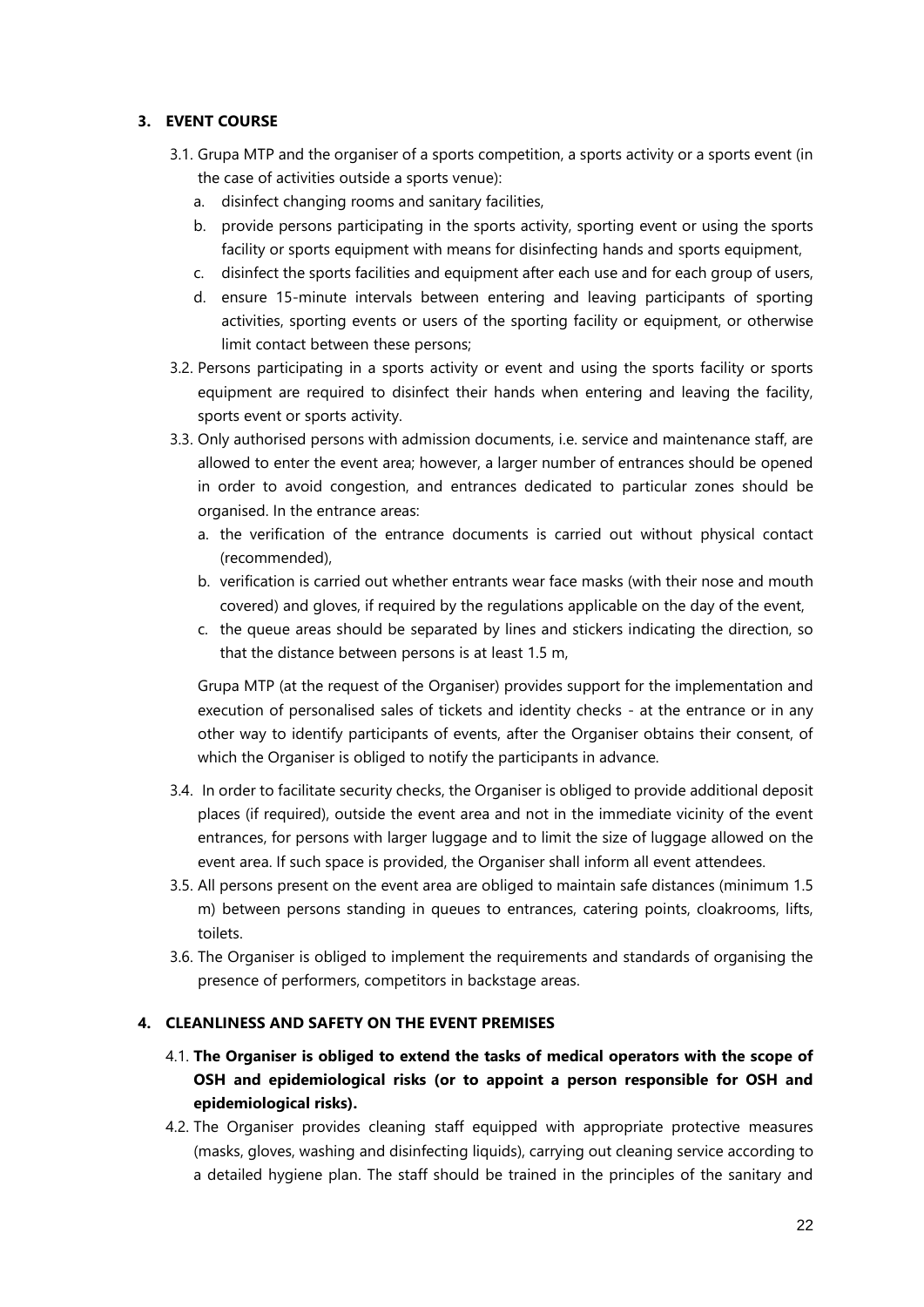safety regime during the participants' presence on the fair premises, including the obligations indicated in these Instructions. In the case of commissioning cleaning services to Grupa MTP, Grupa MTP provides properly trained cleaning staff equipped with appropriate protective measures and performing cleaning service according to a detailed hygiene plan.

- 4.3. The Organiser is obliged to provide an adequate number of dispensers with alcohol-based hand disinfectant in the places where the participants of the event are present (in particular at the entrances, in the public spaces, in the toilets, at the reception desk, in front of the catering spaces) with instructions for proper hand disinfection and to ensure continuous/ongoing access to the disinfectant liquid and not to allow the dispensers to run out of disinfectant.
- 4.4. There are instructions on how to wash hands, take off and put on gloves, take off and put on a mask, properly disinfect hands, behave when sneezing or coughing and instructions on the obligation to keep an appropriate distance from other people and avoid handshakes. These instructions can be found in particular in toilets, customer service points, entrance areas.
- 4.5. Cleaning and disinfection of frequently touched infrastructure elements (especially handles, railings, balustrades, tops) during the event takes place on a regular basis.
- 4.6. Grupa MTP provides liquid soap, hand disinfectant, disposable paper towels and instructions for proper hand washing and disinfection in toilets. The cleaning staff is obliged to regularly check product quantities in toilets as well as the condition of the toilets and to complete the control cards. The use of hand dryers is prohibited. If possible, the entrances to public toilets will be contactless.
- 4.7. After each Event, the Organiser provides disinfection of the backstage and production zones.
- 4.8. Grupa MTP provides closed containers for disposal, taking into account individual waste categories. The containers are regularly cleaned and disinfected. All persons present on the premises of MTP Poznań Expo should dispose of waste in appropriate containers.
- 4.9. It is recommended that only people who have difficulties in moving between floors, families with small children, people with disabilities, older people and pregnant women should use the lifts. The maximum number of people allowed in a lift is calculated by dividing the maximum number of people by 3 (except for families).
- 4.10. Separate access routes shall be provided for contractors and technical teams. Other participants of the event have no access to such designated roads or areas.
- 4.11. Regular ventilation of the rooms and areas where participants are staying is obligatory.
- 4.12. The Organiser is obliged to provide at least several protective suits for the indicated personnel in case there is a need to take action using such equipment and to train the personnel operating the event in the correct use and application of disinfectants and protective clothing.
- 4.13. Grupa MTP provides the possibility of purchasing a protective mask at the MTP Poznań Expo.

### **5. CONSEQUENCES OF NON-COMPLIANCE WITH PROCEDURES**

5.1. In the event of non-compliance with the procedures listed in these Instructions, the Organiser or Grupa MTP reserves the right to: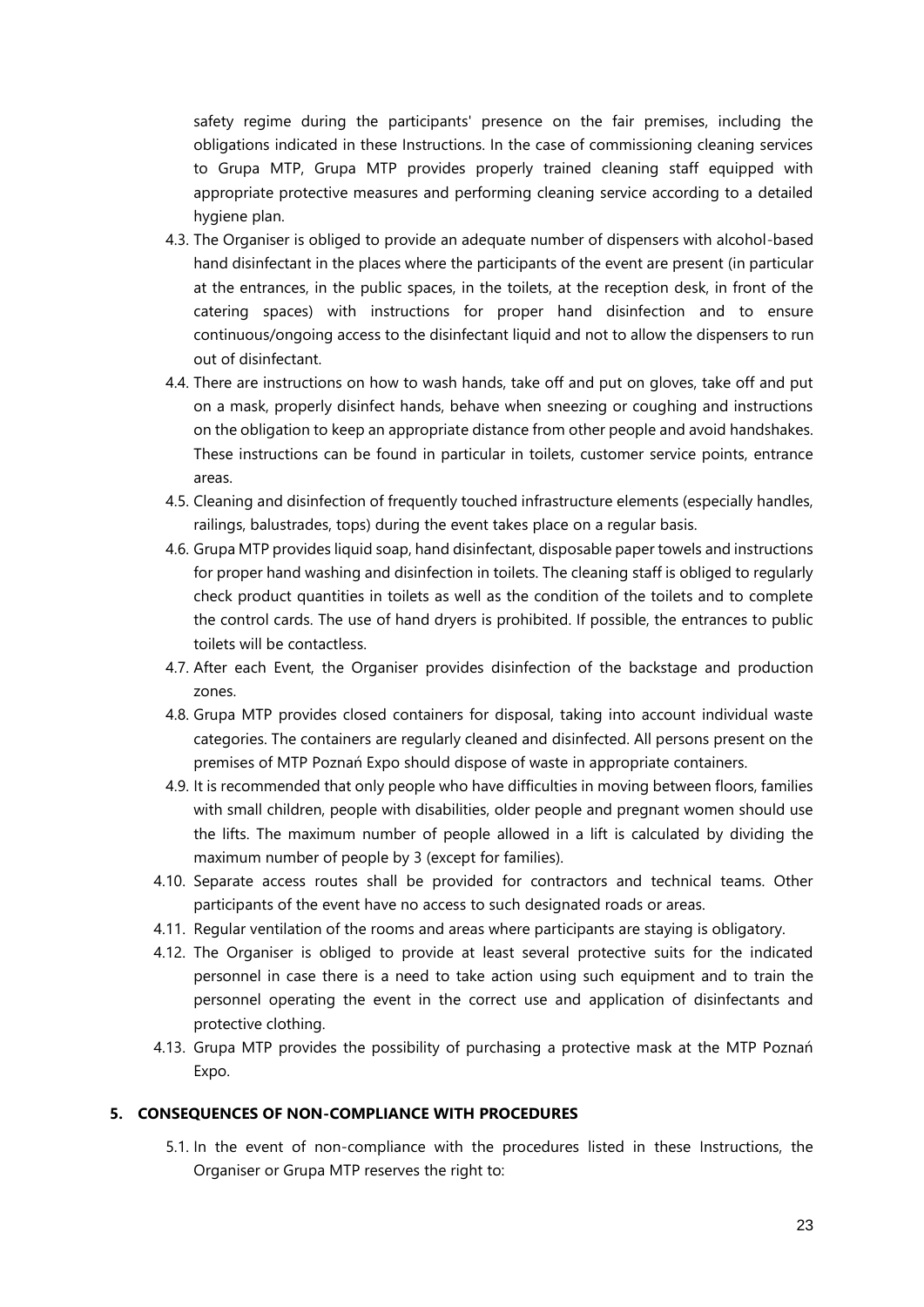- a. not to admit to the MTP Poznań Expo any persons who refuse to comply with the safety procedures or who during the course of the procedures are regarded as possibly infected (e.g. with coronavirus),
- b. immediately remove from the MTP Poznań Expo and prevent re-entry and, in justified cases, call the appropriate services if a person fails to follow the security procedures.

### **6. PROCEDURES FOR DEALING WITH A PERSON WITH SYMPTOMS OF INFECTION**

- 6.1. On the premises of MTP Poznań Expo there is a closed, isolated and properly disinfected room for people with symptoms of infection.
- **6.2.In case of any disturbing symptoms of illness, the participants, employees and service providers at the MTP Poznań Expo should not come to work. They should stay at home and contact the sanitary and epidemiological station, isolation ward, and in case of deterioration of their health, call 999 or 112 and inform the medical staff that they may be infected with coronavirus.**
- 6.3. Each person present at the MTP Poznań Expo, who experiences symptoms of disease or notices any other person with such symptoms, is obliged to report this fact to the Organiser or service staff.
- 6.4. The Organiser is obliged to maintain constant contact and immediately report if any of the persons present at the MTP Poznań Expo are suspected to have any symptoms of disease, and to report any noticed symptoms of such persons.
- 6.5. In case of any disturbing symptoms suggesting a coronavirus infection in an employee performing his/her tasks at a given workstation / person providing services at the MTP Poznań Expo, the Organiser should immediately remove such a person from work and send him/her home by individual transport. The Organiser should immediately notify the locally competent poviat sanitary and epidemiological station and follow strictly the instructions and orders issued.
- 6.6. The Organiser is obliged to immediately inform the Poviat Sanitary and Epidemiological Station about a person with suspected infection and follow the guidelines of the Poviat Sanitary and Epidemiological Station.
- 6.7. The Organiser is obliged to:
	- a. establish a list of persons (if possible) present at the same time and place at the MTP Poznań Expo,
	- b. make the list of participants and employees available to the relevant employees of the Poviat Sanitary and Epidemiological Station.
- 6.8. Persons with alarming symptoms suggesting a coronavirus infection should wait for transport in a designated room where it is possible to temporarily isolate them from other people, in accordance with the guidelines of the medical team (if any) / person responsible for occupational health and safety (if appointed) / Organiser / Grupa MTP.
- 6.9. It is recommended to determine the area where the employee has moved, carry out routine cleaning in accordance with procedures, and to disinfect touch surfaces.
- 6.10. The area where the infected customer has been present must be thoroughly disinfected and the tools that were used during the service provision must be disinfected.
- 6.11. The telephone numbers of the Poviat Sanitary and Epidemiological Station as well as medical services are displayed in a visible place at the MTP Poznań Expo.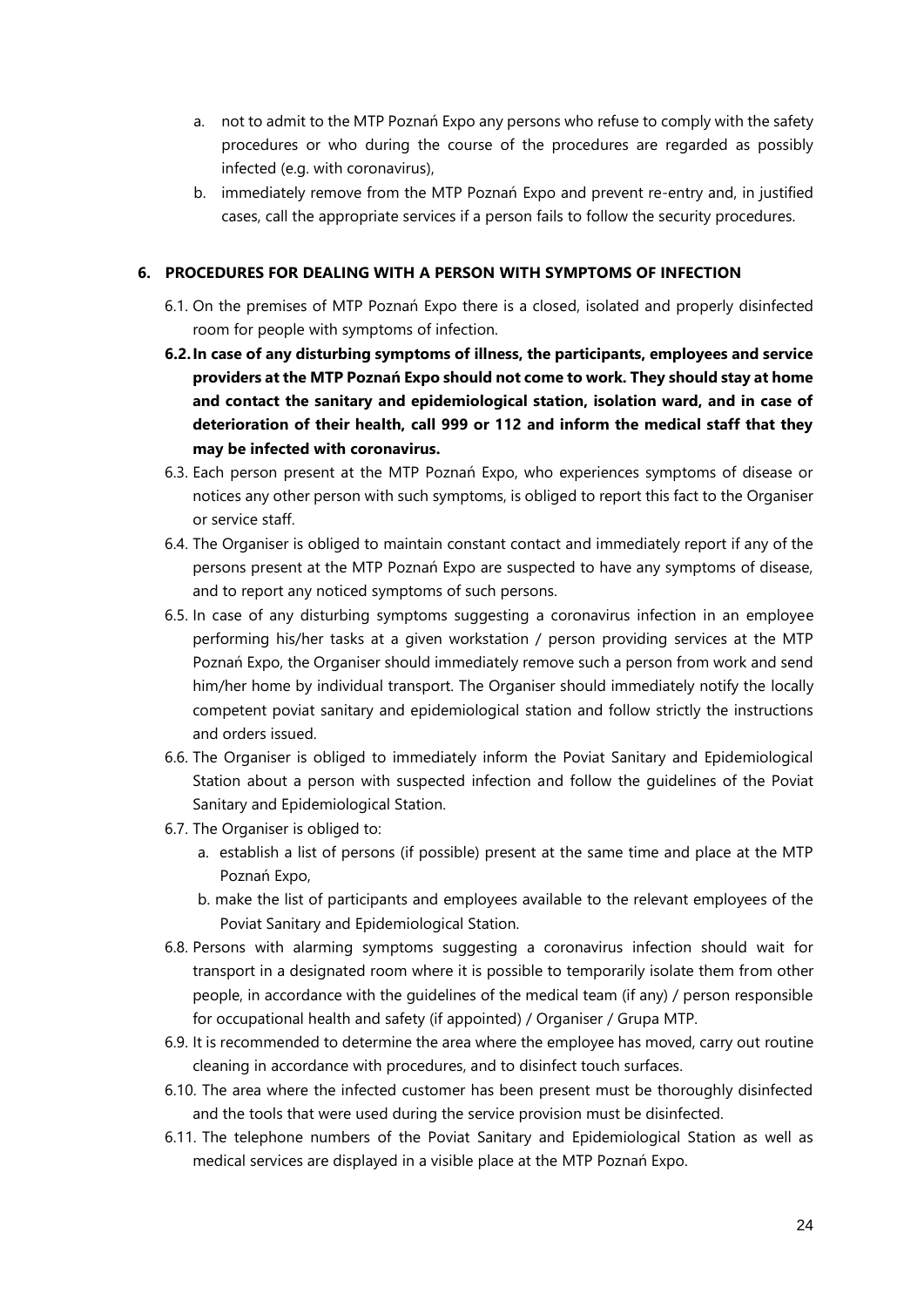6.12. The room referred to in point 8.1. shall be disinfected each time a person with symptoms of infection is isolated there.

# **§ 6. OUTDOOR EVENTS**

### **1. GENERAL PRINCIPLES**

- 1.1. **Persons suffering from COVID-19, infected with SARS-CoV-2 virus, in quarantine, isolation as well as persons with symptoms of infectious disease are not allowed to stay at the MTP Poznań Expo.**
- 1.2. Persons vaccinated against COVID-19 are encouraged to have at the event a certificate of vaccination against COVID-19 with a vaccine that is authorised in the European Union.

### **2. OUTDOOR FAIRS**

- 2.1. In the case of the organisation of fair in the open area (open air), the provisions of § 2 of the Instructions apply, except for the following provisions of § 2:
	- a. [§ 2](#page-1-0) point [2.8](#page-2-0) (ventilating closed facilities),
	- b. [§ 2](#page-1-0) point [4.7](#page-4-0) (disinfection of the backstage and production zones),
	- c. [§ 2](#page-1-0) point [4.9](#page-4-1) (using the lifts),
	- d. [§ 2](#page-1-0) point [4.11](#page-4-2) (ventilating rooms),
	- e. [§ 2](#page-1-0) point [4.12](#page-4-3) (providing protective suits).

### **3. OUTDOOR MEETINGS, CONFERENCES AND CONGRESSES**

- 3.1. In the case of the organisation of business meetings, training, conferences and congresses in the open area (open air), the provisions of  $\S$  3 of the Instructions apply, except for the following provisions of § 3:
	- a. [0](#page-6-0) point [2.7](#page-8-0) (ventilating closed facilities),
	- b. [0](#page-6-0) point [4.7](#page-10-0) (disinfection of the backstage and production zones),
	- c. [0](#page-6-0) point 4.8 (using the lifts),
	- d. [0](#page-6-0) point [4.11](#page-11-0) (ventilating rooms),
	- e. [0](#page-6-0) point [4.13](#page-11-1) (providing protective suits).

### **4. OUTDOOR CULTURAL AND ENTERTAINMENT EVENTS (EXCLUDING CONCERTS)**

- 4.1. The maximum number of participants in an event is calculated as 50%of the number of seats available for audience, or in the absence of designated audience seats, with a distance of 1.5 m between spectators or listeners and the participation of no more than 250 persons in the event. The limit of persons so calculated shall not include Persons vaccinated against COVID-19.
- 4.2. All persons participating in the event are obliged to cover their mouth and nose with a mask.
- 4.3. All persons participating in the event are required to maintain a 1.5 m distance between them.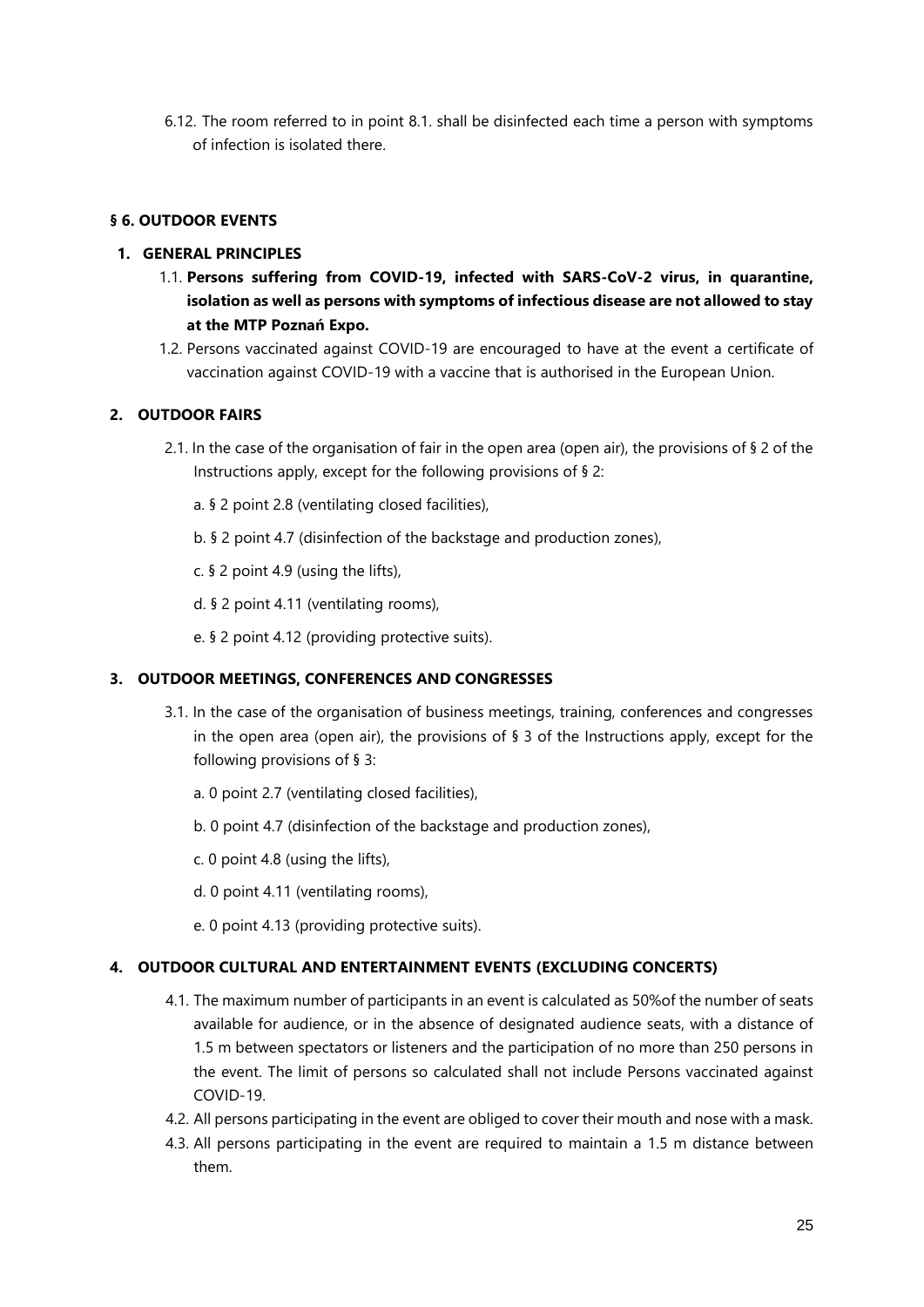- 4.4. The number of available portable toilets and washbasins with access to water, soap and disinfectants, regularly cleaned and disinfected by the staff, is increased.
- 4.5. The Organiser is obliged to ensure that the staff clean the room and toilet door handles as often as possible.
- 4.6. Clear separation and marking of the area for the audience is mandatory (to prevent the public from mixing with outsiders, e.g. strollers).
- 4.7. In matters not regulated by this point (§ 5 point 4), the provisions of § 4 of the Instructions apply, except for the following provisions of § 4 of the Instructions:
	- a. [0](#page-13-0) point [2.7](#page-15-0) (ventilating closed facilities),
	- b. [0](#page-13-0) point [2.8](#page-15-1) (sharing rooms),
	- c. [0](#page-13-0) point [4.7](#page-17-0) (disinfection of the backstage and production zones),
	- d. [0](#page-13-0) point [4.9](#page-17-1) (using the lifts),
	- e. [0](#page-13-0) point [4.11](#page-17-2) (ventilating rooms),
	- f. [0](#page-13-0) point [4.12](#page-17-3) (providing protective suits).

# **5. OUTDOOR CONCERTS**

- 5.1. The organisation of outdoor concerts is permitted under the following conditions:
	- a. that no more than 50% of the number of seats is made available to spectators or listeners, or in the absence of designated audience seats, with a distance of 1.5 m between spectators or listeners, and that no more than 250 persons attend the event. The limit of persons so calculated shall not include Persons vaccinated against COVID-19.
	- b. ensure that spectators or listeners comply with the order to cover their mouth and nose with a mask.

# **6. OUTDOOR CINEMAS**

6.1. Outdoor movie or video screening activities are permitted if no more than 50% of the number of seats is made available to spectators, or in the absence of designated audience seats, with a distance of 1.5 m between spectators.

# **7. SPORTS ACTIVITIES, OUTDOORS SPORT EVENTS**

7.1 Outdoor sporting, entertainment and recreational activities (PKD 93.0) are only permitted for:

- a. open-air sports venues, whereby no more than 30% of the number of seats provided for the public shall be made available to the public, without the seats side by side being available or, if there are no designated seats in the auditorium, with a distance of 1.5 m between spectators. The limit of persons so calculated shall not include Persons vaccinated against COVID-19,
- b. an outdoor activity outside a sporting venue, provided that no more than 250 persons attend the event, sporting activity or sporting competition. The limit of persons so calculated shall not include Persons vaccinated against COVID-19.

7.2. Where more than one group of participants takes part in an event, sporting activity orsporting competition referred to in paragraph 7.1 above, the interval between groups taking part in the event, sporting activity or sporting competition shall be at least 30 minutes. The restrictions on the number of participants shall apply separately to each of the groups referred to in the first sentence.7.3. In case of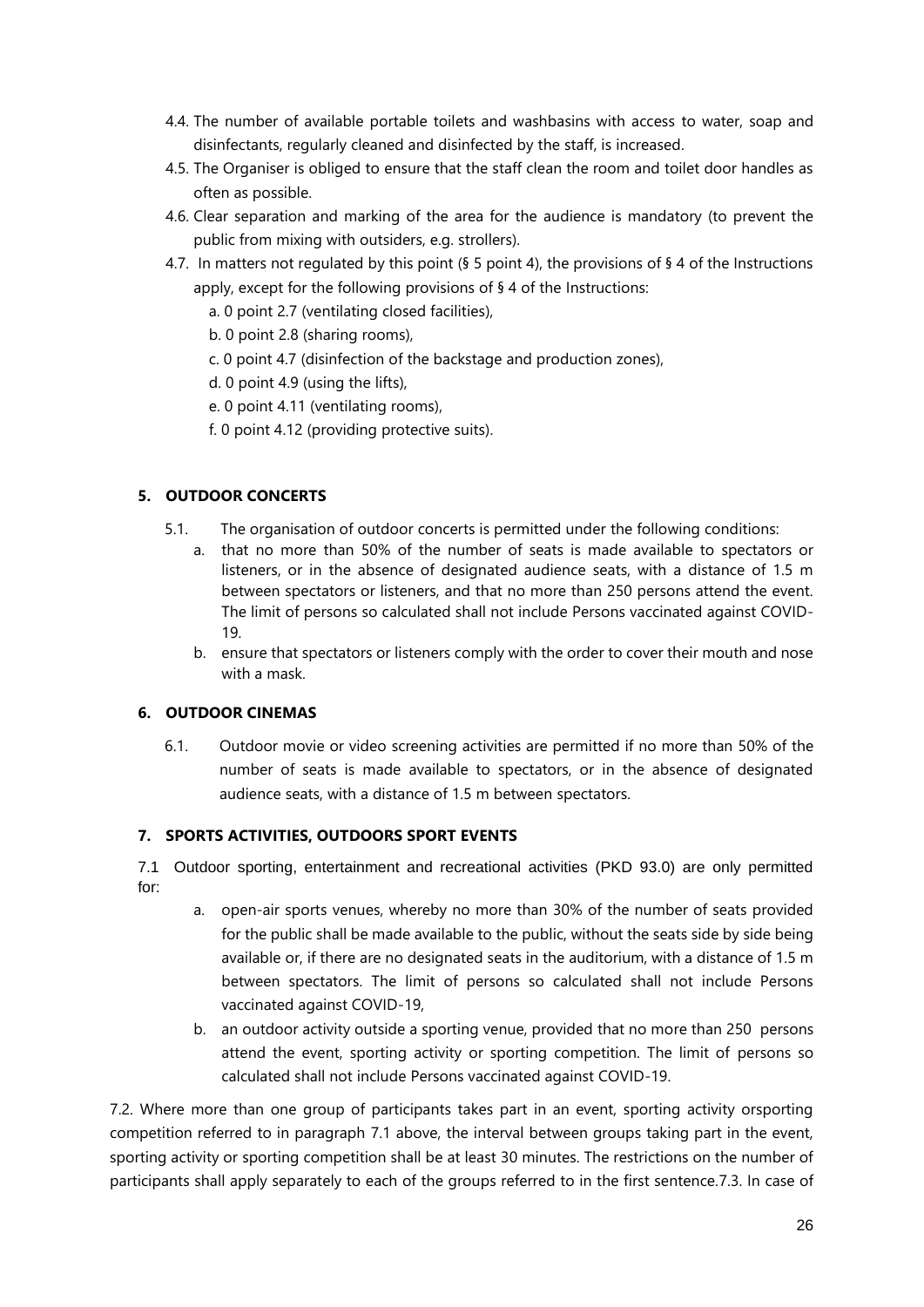organisation of an outdoor event by an entrepreneur conducting sport, entertainment and recreation activities (PKD 93.0), the Organiser is obliged to:

- a. verify the number of persons participating in sports activities, sports event or using sports equipment,
- b. disinfect cloakrooms and sanitary facilities,
- c. provide persons participating in sports activities, a sports event or using sports equipment with hand and sports equipment disinfectants,
- d. disinfect sports facilities and equipment after each use and each group of users,
- e. ensure 15-minute intervals between entering and leaving participants in sports activities, sports events or between persons using sports equipment, or otherwise limit contact between these persons.f.Persons participating in sports activities or sports events and using sports equipment are obliged to disinfect their hands when entering and leaving a sports event or activity areas.

### **§ 7 OTHER EVENTS**

**1.1.Organisation of events other than those specified in § 2- 6 above (i.e. other than fair, business meetings, training courses, conferences, congresses, cultural and entertainment events, outdoor events), organised in facilities or outdoors, is subject to consultations with Grupa MTP with respect to applicable limitations, restrictions, guidelines, hygiene rules and health prevention.** 

# **§ 8 CATERING**

### **1. GENERAL PRINCIPLES**

- 1.1. The activity consisting in the preparation and serving of food and beverages to guests seated at tables or to guests making their own selection of dishes from the displayed menu, consumed on the premises, and connected with the consumption and serving of beverages is permitted:
	- a. in a catering garden understood as a designated place for seasonal use for catering purposes in which this activity is carried out, provided that:
		- i. customers will occupy no more than 30% of the seats in the gastronomy garden. The distance between tables will be at least 1.5 m, unless there is a partition between tables of at least 1 m in height counting from the table surface (the condition does not apply to Persons vaccinated against COVID-19),
		- ii. customers carry out their obligation to cover their mouth and nose with a mask until they have occupied the places where they will consume meals or drinks.
		- iii. staff are required to cover mouth and nose with a mask
	- b. on the premises provided that:
		- i. the customers comply with the obligation to cover their mouths and noses with a mask until they have taken their seats where they will consume food or drinks,
		- ii. staff comply with the obligation to cover mouth and nose with a mask.
		- iii. customers will occupy no more than 30% of the local seating capacity..The distance between tables will be at least 1.5 m, unless there is a partition between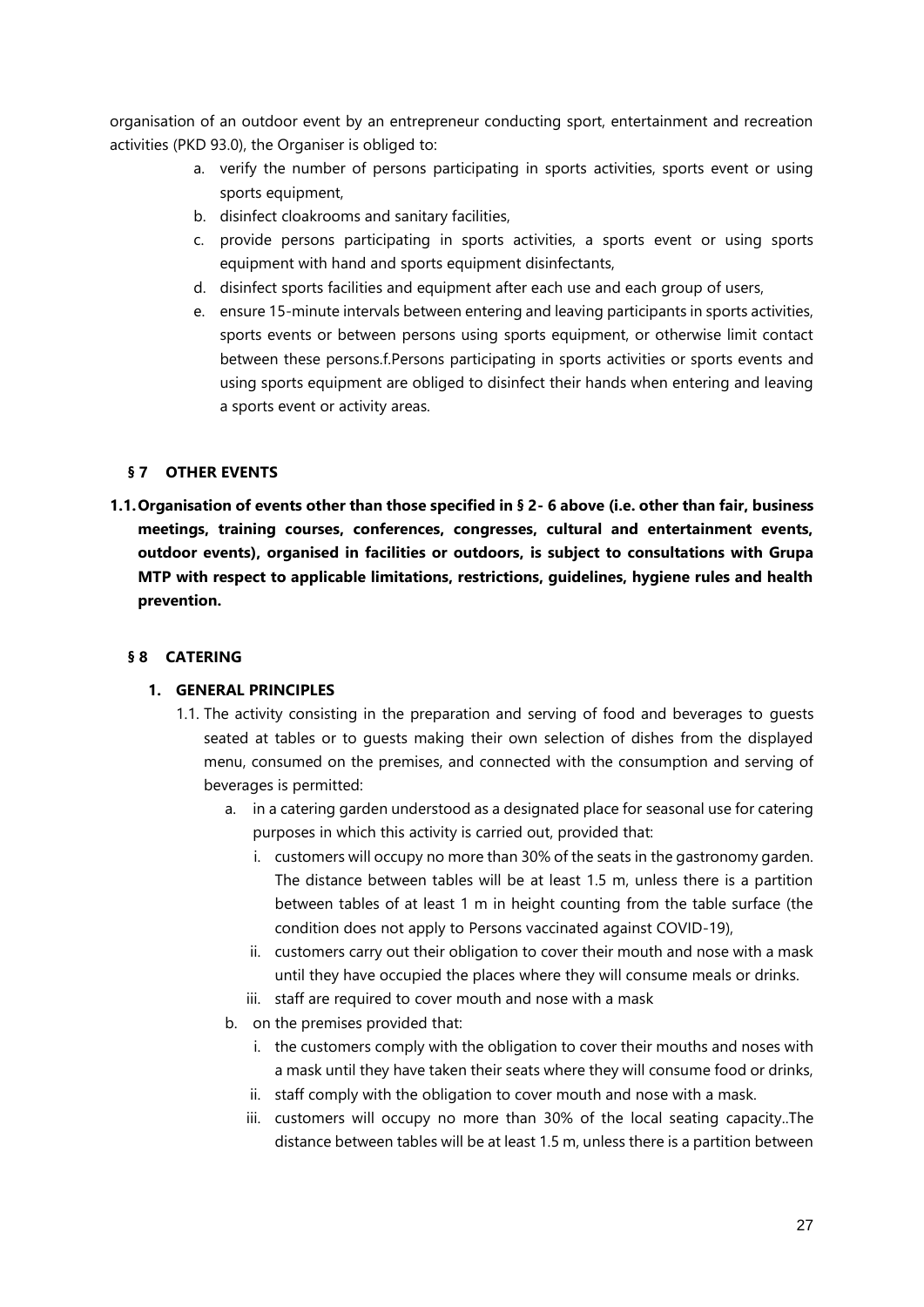the tables that is at least 1 m high from the table surface (this condition does not apply to Persons vaccinated against COVID-19).

### **2. CLEANLINESS AND SAFETY ON THE EVENT PREMISES**

- 2.1. All persons involved in the provision of catering services are required to wear disposable gloves or use hand disinfectants (the obligation to equip is on the caterer at the event site).
- 2.2. The caterer at the event venue is obliged to ensure the cleaning and disinfection of food preparation and serving areas.
- 2.3. In the case of waiters and other staff (e.g. cashiers), it is recommended to wear masks and gloves or to disinfect hands after the service is performed.
- 2.4. It is recommended to:
	- a. ensure a distance of at least 1.5 metres between workstations, unless this is not possible due to the nature of the activity. However, the catering service provider on the event premises must provide personal protective equipment,
	- b. arrange the tasks and processes that usually require close interaction and determine the methods of their modification in order to increase the physical distance between employees where it is practical and safe to do so. It is advisable to set up workstations so that employees are as far apart from each other as possible and, as far as possible, do not work closely opposite each other,
	- c. establish permanent and as few as possible work shifts, if this is consistent with working time standards,
	- d. limit the interaction of staff working in different shifts and to provide cleaning and washing of rooms between shifts,
	- e. use remote communication methods, such as mobile phone or radio, where possible,
	- f. reduce the number of employees using common areas at the same time (e.g. by spreading meal breaks and work start hours over time),
	- g. strictly follow the rules of hygiene and good hygienic practices,
	- h. maintain a high level of personal hygiene, including the care of appropriate, clean and, if necessary, protective clothing,
	- i. apply good hygienic practices on a regular basis (washing hands regularly, refraining from unhygienic behaviour such as sneezing or coughing when producing or handling food, special care for the cleanliness of toilets, etc.),
- 2.5. It should be ensured that employees are reminded of the rules of personal hygiene, washing and disinfecting hands and of the obligation to inform about poor health. This applies not only to employees who have direct contact with the plant and food, but also to office workers, drivers, suppliers, service technicians, etc.
- 2.6. In order to ensure the safety of customers (event participants), special attention should be paid to:
	- a. the obligation to provide a safe space for guests waiting to enter catering spaces (including restaurants) with safe distances of at least 1.5 m
	- b. the rule to maintain a 1.5 m distance between people standing in line, by using visible markings (e.g. stickers on the floor or standing signs),
	- c. mandatory disinfection of hands by customers at the entrance to the premises,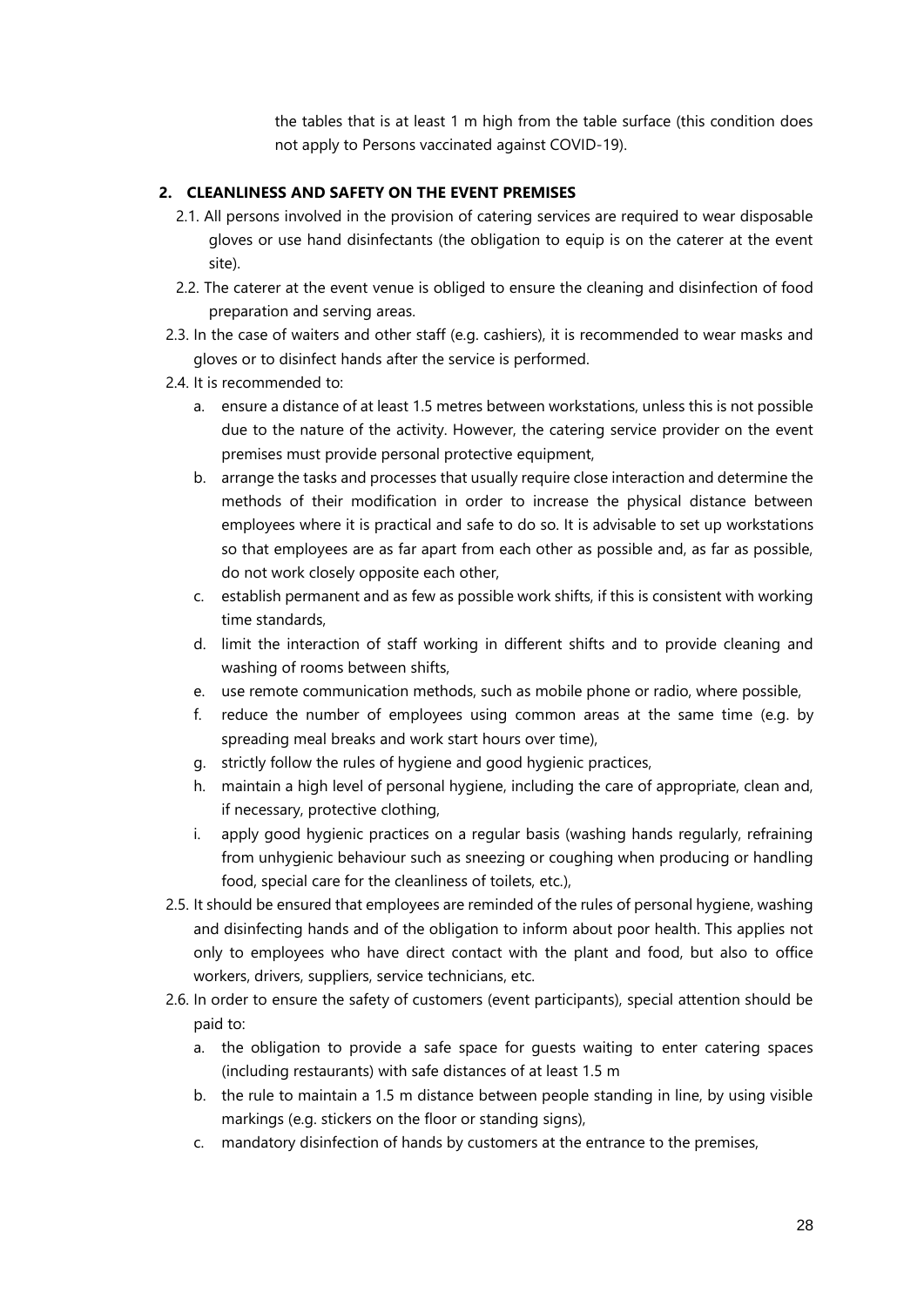- d. making dispensers with hand disinfectant available to the guests in the dining room area (at the ordering/checkout points) and at the exit from the toilets,
- e. exclusion of blow dryers from use, use of hand wiping paper in bathrooms,
- f. marking out zones on the floor to ensure that appropriate distances between guests are maintained (keeping the distance does not apply to families or persons in the common household), taking into account the outdoor areas,
- g. the distance between the table tops (from their edges) should be min. 1.5 m, and 1 m if the tables are separated by partitions at least 1 m high (above the table top),
- h. clear, hard-to-remove marking of the excluded tables and the development of a room plan for the time of the epidemic,
- i. designating safe outdoor areas for guests waiting to enter, directing guests to a specific free table,
- j. after serving the guests of the gastronomic premises, each table must be disinfected; after disinfection, the table should be marked with a "Disinfected" sign,
- k. disinfect common areas that customers come into contact with (excluding the floor) at least every 15 minutes,
- l. it is recommended to ensure, as far as possible, continuous ventilation of the restaurant premises,
- m. self-service spaces (salad bars, cake tables, buffet tables with regional cuisine, beverage dispensers, buffets, bars, coffee bars, ice-cream freezers, live cooking tables) can be organised provided that a person is appointed to serve these places,
- n. for on-site service:
	- a. bringing orders on trays (bringing meals to the table does not apply if the restaurant does not provide the tables),
	- b. washing and disinfecting trays after each use,
- o. for take-away services:
	- a. orders ready to collect are packed in bags and placed on the counter,
	- b. contactless serving of orders,
	- c. ensuring safety when using screens for placing orders (so called self-ordering kiosks) through e.g. dispenser with hand disinfectant or disposable gloves and regular (several times a day) wiping of screen surfaces,
	- d. removal of accessories (e.g. sugar, disposable cutlery, vases, napkin holders) from the dining room area and serving meals directly by the staff.

# **§ 9 FINAL PROVISIONS**

- 1. The instructions are valid until the end of the epidemic.
- 2. This consolidated text of the Instructions has been drawn up on the basis of the legal status in force on 20 December 2021 and on the basis of guidelines issued by the Ministry of Development, Labour and Technology as well as the Chief Sanitary Inspectorate and by Ministry of National Heritage, Culture and Sports and the Chief Sanitary Inspectorate, available on the
	- a. <https://www.gov.pl/web/rozwoj-praca-technologia/targi>(guidelines for fairs)
	- b. <https://www.gov.pl/web/rozwoj-praca-technologia/obiekty-wielofunkcyjne> ( guidelines for multifunctional facilities)